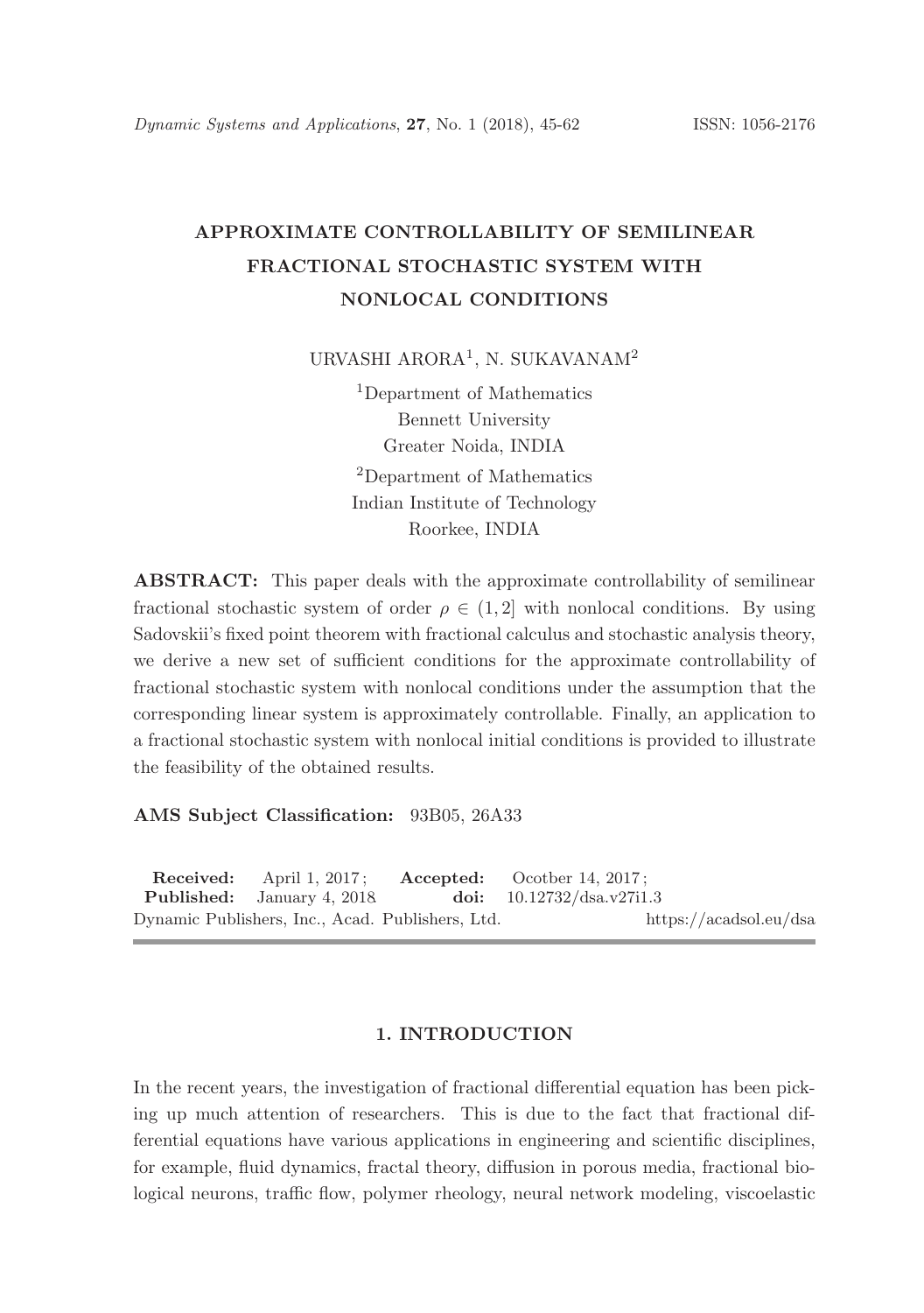panel in super sonic gas flow, real system characterized by power laws, electrodynamics of complex medium, sandwich system identification, nonlinear oscillation of earthquake, models of population growth, mathematical modeling of the diffusion of discrete particles in a turbulent fluid, nuclear reactors and theory of population dynamics. Fractional calculus is the generalization of the ordinary differentiation and integration to arbitrary non integer order. The fractional differential equation is an important tool to describe the memory and hereditary properties of various materials and phenomena. For more details on fractional calculus see [2, 10, 19, 20].

On the other hand, control problems have attracted many physicists, engineers and mathematicians and notable contributions have been made to both theory and applications. The notion of controllability has played a central role throughout the history of modern control theory. This is the qualitative property of control systems and is of particular importance in control theory. Many dynamical systems are such that the control does not affect the complete state of the dynamical system but only a part of it. On the other hand, very often in real industrial processes it is possible to observe only a certain part of the complete state of the dynamical system. Therefore, it is very important to determine whether or not control of the complete state of the dynamical system is possible. So, here the concept of complete controllability and approximate controllability arises. Roughly speaking, controllability generally means that it is possible to steer the dynamical system from an arbitrary initial state to the desired final state using the set of admissible controls. Controllability is also strongly connected with the theory of minimal realization of linear time-invariant control systems. Conceived by Kalman [9], controllability study was started systematically at the beginning of the sixties. Since then various researches have been carried out extensively in the context of finite -dimensional deterministic linear systems, nonlinear systems and infinite dimensional systems using different kinds of approaches. Controllability of deterministic systems is widely used in many fields of science and technology.

On the other hand, noise or stochastic perturbation is unavoidable and omnipresent in nature as well as in man-made systems, so we have to move from deterministic models to stochastic models. Stochastic differential equations play an important role in formulation and analysis of mechanical, electrical, control engineering, and physical sciences. Motivated by these facts many researchers are showing great interest to establish an appropriate system to investigate qualitative properties such as existence, uniqueness, controllability and stability of these physical processes with the help of fractional calculus, Stochastic analysis and fixed point theorems.

Klamka [12] studied the controllability of linear stochastic systems in finite dimensional spaces with delay and without delay in control. In [11], Klamka and Socha discussed about the controllability of stochastic systems. Mahmudov et al. [17, 16]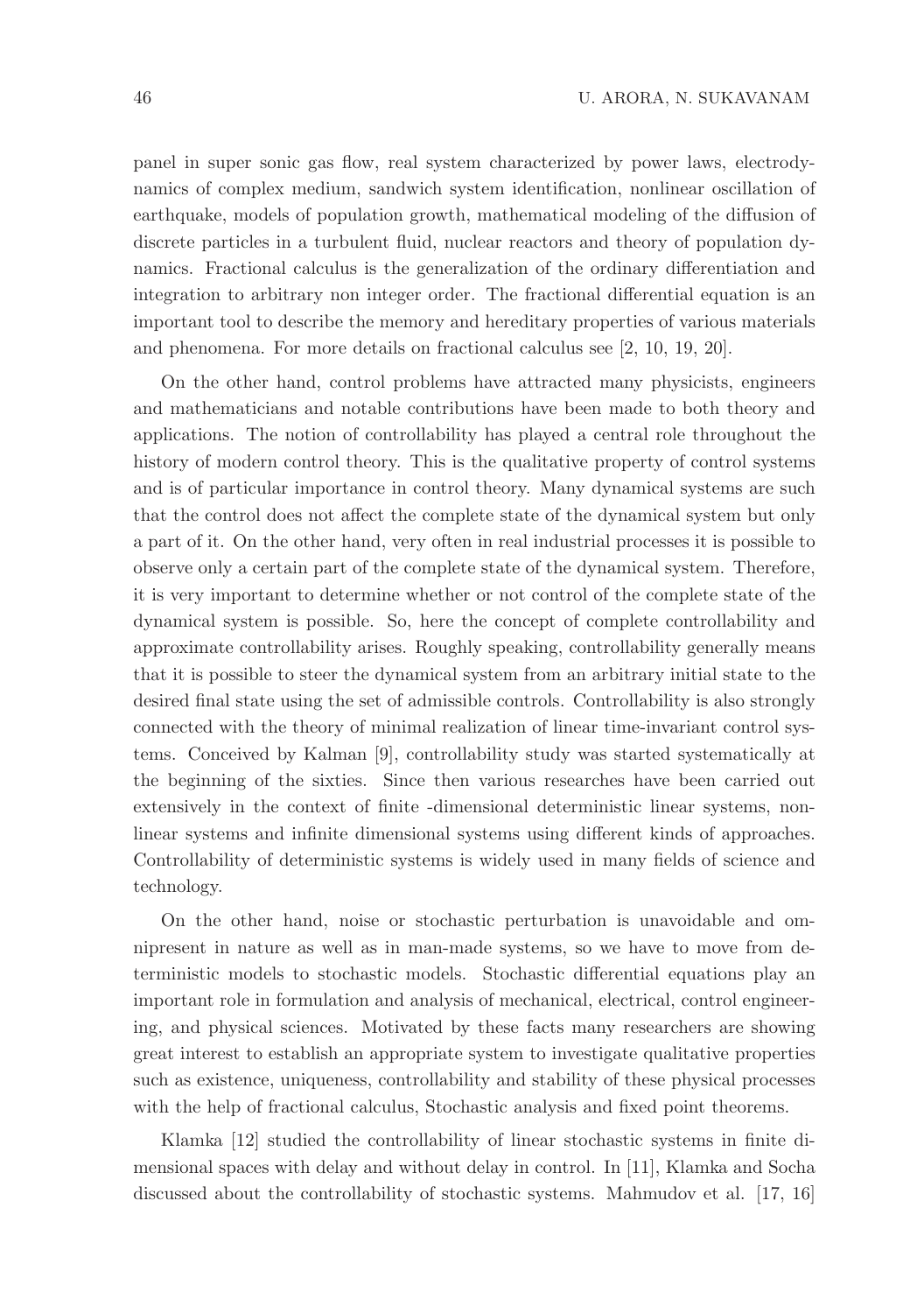established results for controllability of linear and semilinear stochastic systems in Hilbert spaces. Shen and Sun [15] studied the controllability of stochastic first order nonlinear systems with delay in control in finite dimensional as well as in infinite dimensional spaces.

On the other hand, non local conditions introduced by Byszewski et al. [4] are the conditions given by an expression where the value of an unknown function is expressed by the value(s) of this function at regular intervals rather than continuously over the history period. He has done a great work on nonlocal condition problems and claim that these types of conditions are usually more precise for physical measurements than the classical ones as more information was taken into account at the oneset of the experiment. In recent times, many researchers have studied the existence and uniqueness of the mild solution of semilinear systems with nonlocal conditions.

Kumar.S and Sukavanam [13] established sufficient conditions for the controllability of second order deterministic systems with nonlocal conditions in Banach spaces using Sadovskii's Fixed point theorem. Shukla et al.[14] established sufficient conditions for the approximate controllability of retarded semilinear stochastic system with nonlocal conditions by assuming that the corresponding linear system is approximately controllable. Arora and Sukavanam [1] established the controllability of second order semilinear stochastic system with nonlocal conditions using Sadovskii's Fixed Point theorem. Very less papers deal with the controllability of fractional stochastic systems of order  $\rho \in (1, 2]$ . Farahi and Guendouzi [7] studied the approximate controllability of fractional neutral stochastic evolution equations of order  $\rho \in (0,1]$ with nonlocal conditions using Sadovskii's Fixed Point theorem. In [8], Guendouzi and Farahi established results on the aproximate controllability of semilinear fractional stochastic dynamic systems with nonlocal conditions in Hilbert Spaces using Schefer's Fixed point theorem.

To the best of our knowledge, the existing articles in the literature concentrate to examine the existence, uniqueness and controllability of mild solutions for fractional stochastic systems of order  $\rho \in (1, 2]$  in Hilbert space H using Banach Fixed Point Theorem, Schefer's Fixed Point theorem. there is no work reported on the controllability of fractional stochastic system of order  $\rho \in (1, 2]$  using Sadovskii's Fixed Point Theorem. Motivated by the above analysis, in this paper we establish sufficient conditions for the approximate controllability of fractional stochastic system of order  $\rho \in (1, 2]$  with nonlocal conditions using Sadovskii's Fixed Point Theorem.

### 2. PROBLEM FORMULATION AND PRELIMINARIES

Let  $\mathcal{Y}, U$  and K be the separable Hilbert spaces. Let  $(\Omega, \Im, \mathbb{P})$  be a complete probability space equipped with a normal filtration  $\Im_t$ ,  $t \in J = [0, b]$  such that the filtration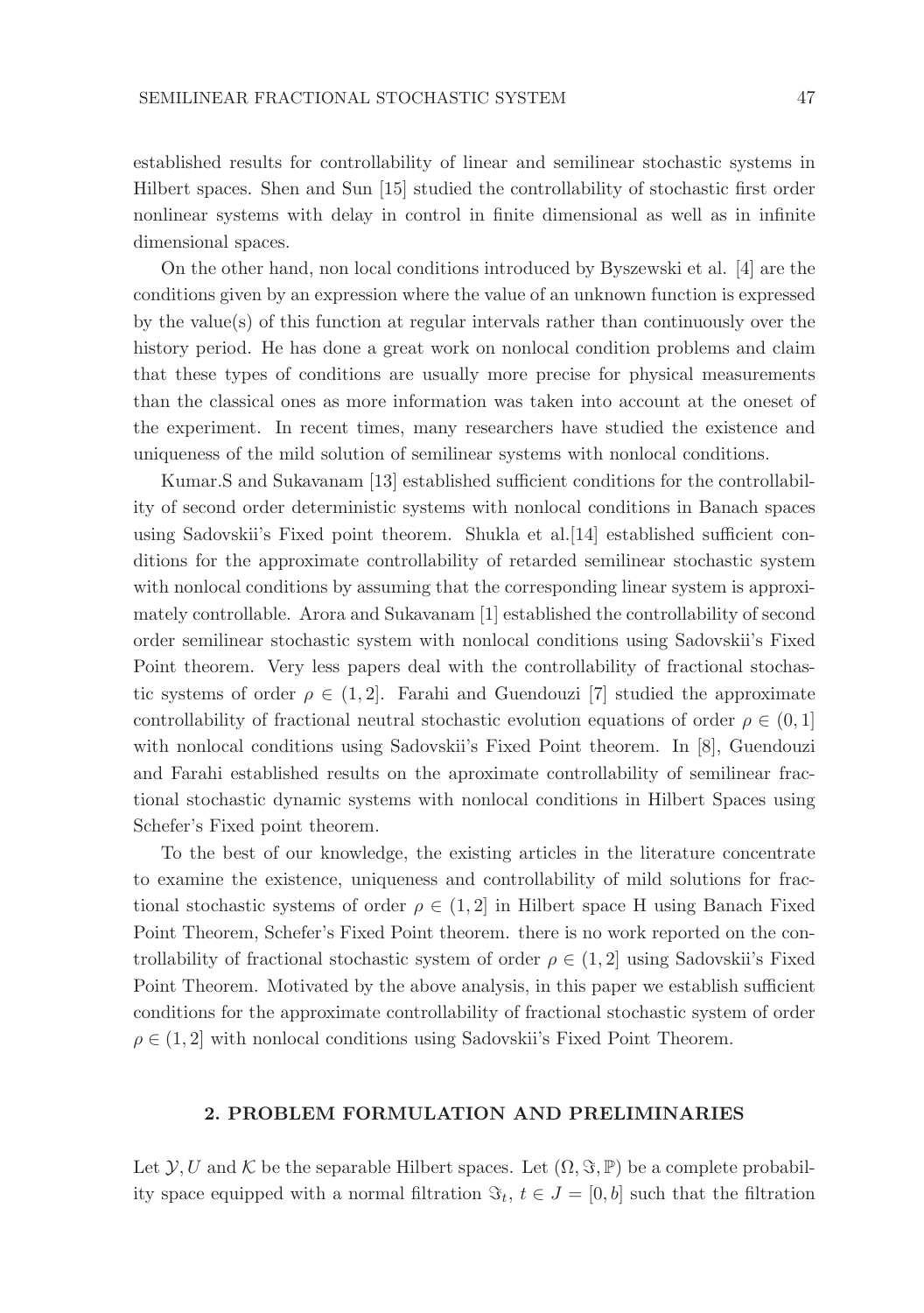$\Im_t$  is a right continuous increasing family and  $\Im_0$  contains all P-null sets. Let  $\omega$  be a Q-Wiener process on  $(\Omega, \Im_t, \mathbb{P})$  with the covariance operator Q such that  $trQ < \infty$ . Y-valued random variable is a  $\Im$  measurable function  $y(t)$  :  $\Omega \to Y$  and the collection of random variables  $S = \{y(t) : \Omega \to \mathcal{Y} | t \in [0, b] \}$  is called a stochastic process. We assume that there exists a complete orthonormal system  $e_k$  in  $K$ , a bounded sequence of nonnegative real numbers  $\lambda_k$  such that  $Qe_k = \lambda_k e_k$ ,  $k = 1, 2, \cdots$  and a sequence  $B_k$  of independent Brownian motions such that

$$
\langle w(t), e \rangle = \sum_{k=1}^{\infty} \sqrt{\lambda_k} \langle e_k, e \rangle B_k(t), \quad e \in \mathcal{K}, t \in J
$$

and  $\Im_t = \Im_t^{\omega}$ , where  $\Im_t^{\omega}$  is the  $\sigma$ -algebra generated by  $\omega$ . In order to define stochastic integrals with respect to the Q-Wiener process  $\omega(t)$ , we introduce the subspace  $\mathcal{K}_0 = Q^{1/2}(\mathcal{K})$  of K which is endowed with the inner product  $(y_1, y_2)_{\mathcal{K}_0} =$  $(Q^{-1/2}y_1, Q^{-1/2}y_2)$  and is a Hilbert space. Let  $\mathcal{L}_2^0 = \mathcal{L}_2(Q^{1/2} \mathcal{K}; \mathcal{Y})$  be the space of all Hilbert-Schmidt operators from  $Q^{1/2}\mathcal{K}$  to Y with the norm

$$
||\varphi||^2_{\mathcal{L}_2^0} = tr((\varphi Q^{1/2})(\varphi Q^{1/2})^*),
$$

for  $\varphi \in \mathcal{L}_2^0$ . Clearly, for any bounded linear operator  $\varphi \in \mathcal{L}(\mathcal{K}, \mathcal{Y})$ , this norm reduces to

$$
||\varphi||_{\mathcal{L}_2^0}^2 = tr(\varphi Q \varphi^*) = \sum_{k=1}^{\infty} ||\sqrt{\lambda_k} \varphi \zeta_k||^2,
$$

Let  $L_2(\Omega, \Im_b, \mathcal{Y})$  be the Banach space of  $\Im_b$  measurable square integrable random variables with values in the Hilbert space  $\mathcal{Y}$ . Let  $L^2(\mathcal{J}, \mathcal{Y})$  be the space of all  $\Im_t$ -adapted, *Y*-valued measurable square integrable processes on  $J \times \Omega$ . Let  $C([0, b]; L_2(\Omega, \Im_t, \mathcal{Y}))$  be the Banach space of continuous maps from  $[0, b]$  into  $L_2(\Omega, \Im_t, \mathcal{Y})$  $(Y)$  satisfying the condition sup  $\mathbb{E}||x(t)||^2 < \infty$ .

Let  $\mathcal{Y}_2$  be the closed subspace of  $C([0, b]; L_2(\Omega, \Im_t, \mathcal{Y}))$  consisting of measurable and  $\Im_t$  - adapted Y valued processes  $\phi \in C([0, b]; L_2(\Omega, \Im_t, \mathcal{Y}))$  endowed with the norm

$$
||\phi||_{\mathcal{Y}_2} = \left(\sup_{t \in [0,b]} \mathbb{E}||\phi(t)||_{\mathcal{Y}}^2\right)^{1/2}
$$

where  $E$  is defined as integration with respect to probability measure  $\mathbb{P}$ .

In this paper, we consider a mathematical model given by the following semilinear fractional stochastic system of order  $\rho \in (1, 2]$  with nonlocal conditions of the form

$$
\begin{array}{rcl}\n^{c}D_{t}^{\rho}x(t) & = & [Ax(t) + Bu(t) + \mathfrak{f}(t, x(t))] + \sigma(t, x(t))\frac{d\omega(t)}{dt}, \quad t \in J \\
x(0) & = & x_{0} + g(x), \quad x'(0) = x_{1} + g_{1}(x)\n\end{array} \tag{2.1}
$$

where  $\rho \in (1,2], \,{}^cD_t^{\rho}$  is the caputo fractional derivative and the positive constant  $b < \infty$ . Here, the state  $x(.)$  takes values in a Banach space  $\mathcal Y$  and the control function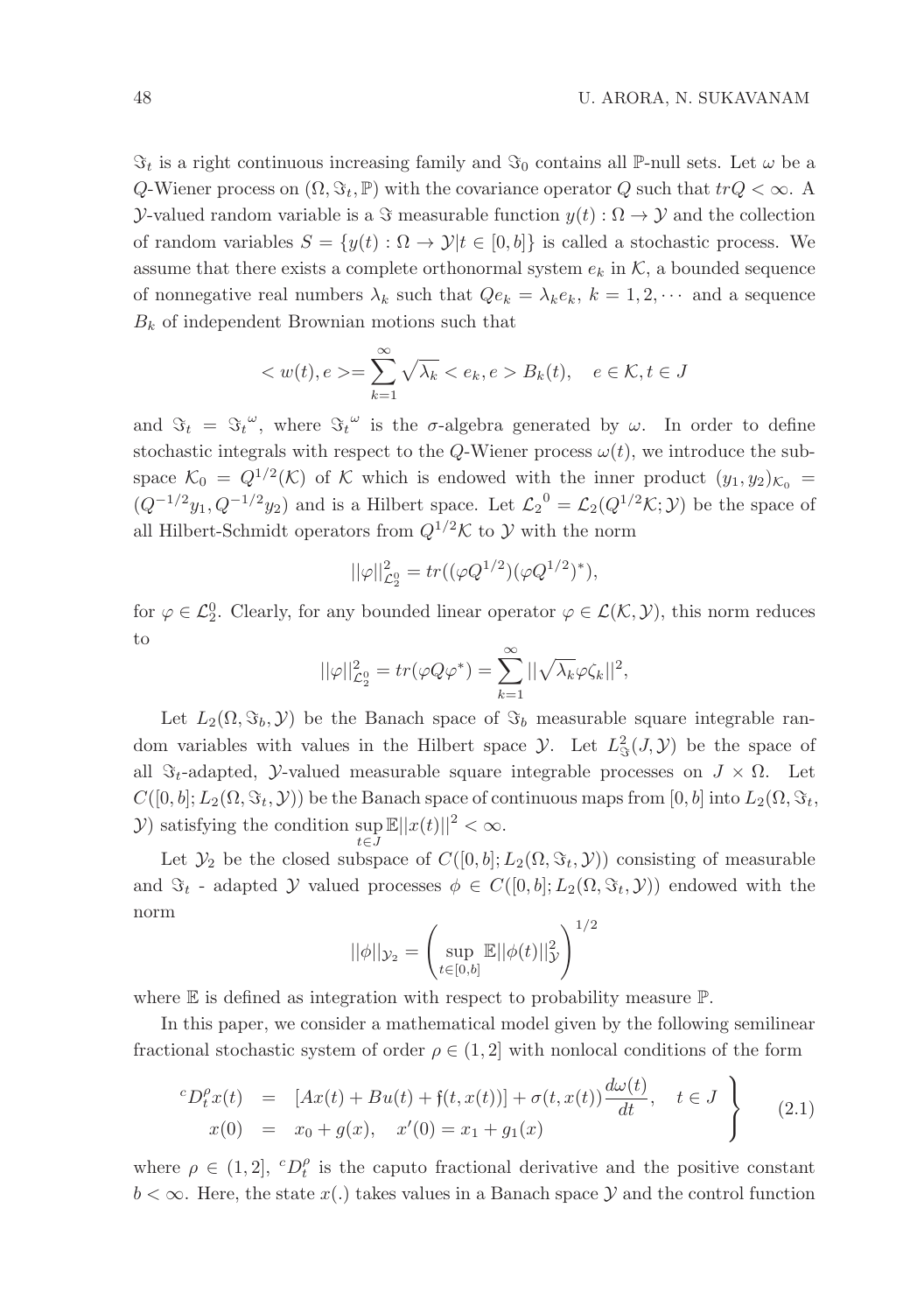$u \in L^2_{\mathcal{F}}(J,U)$ ; a Banach space of admissible control functions. A is the infinitesimal generator of strongly continuous  $\rho$ -order cosine family  $\{C_{\rho}(t)\}\$  on the Banach space  $\mathcal Y$ . B is a bounded linear operator from the Hilbert space U into  $\mathcal Y$ . The maps  $f: J \times Y \to Y; \sigma: J \times Y \to L_2^0$  are nonlinear suitable functions;  $x_0$  and  $x_1$  are  $\Im$ <sub>0</sub> measurable *y* valued random variables independent of  $\omega$ ; g, g<sub>1</sub> are continuous functions from  $C(J, Y) \to Y$ .

For simplicity of considerations, we generally assume that the set of admissible controls is  $U_{ad} = L^2_{\Im}(J, U)$ .

Now, we discuss some basic concepts of fractional calculus, stochastic integral and semigroup theory of linear operators.

Here  $C([0, b]; \mathcal{Y})$  and  $C^1([0, b]; \mathcal{Y})$  denote the space of functions which are continuous and 1-time continuously differentiable, respectively.

**Definition 2.1.** [10]. If  $x(t) \in L_1([0, b]; \mathcal{Y})$ , then the Riemann-liouville fractional integral of order  $\rho > 0$  is defined by

$$
J_t^{\rho}x(t) = \frac{1}{\Gamma(\rho)} \int_0^t (t-s)^{\rho-1} x(s)ds
$$

where  $\Gamma(\rho)$  is the Gamma function defined as  $\Gamma(\rho) = \int_0^\infty e^{-t} t^{\rho-1} dt$ .

Definition 2.2. [10]. The Riemann- liouville fractional derivative of a function  $x(t) \in L_1([0, b]; \mathcal{Y})$  of order  $\rho \in (1, 2]$  is defined by

$$
D_t^{\rho} x(t) = D^2 J_t^{2-\rho} x(t) = \frac{1}{\Gamma(2-\rho)} \frac{d^2}{dt^2} \int_0^t (t-s)^{1-\rho} x(s) ds
$$

**Definition 2.3.** [10]. The Caputo fractional derivative of order  $\rho \in (1, 2]$  is defined by

$$
{}^{c}D_{t}^{\rho}x(t) = J_{t}^{2-\rho}D^{2}x(t) = \frac{1}{\Gamma(2-\rho)} \int_{t_{0}}^{t} (t-s)^{1-\rho} \left[ \frac{d^{2}}{ds^{2}}x(s) \right] ds,
$$

where  $x(t) \in L_1([0, b]; \mathcal{Y}) \cap C^1([0, b]; \mathcal{Y}).$ 

Consider the following fractional order system:

$$
{}^{c}D_{t}^{\rho}x(t) = Ax(t), x(0) = \eta x'(0) = 0,
$$
\n(2.2)

where  $\rho \in (1, 2]$ ;  $A : D(A) \subseteq Y \rightarrow Y$  is a closed and densely defined operator in a Banach space *y*. Applying Riemann fractional integral of order  $\rho$  on both sides of (2.2), we get

$$
x(t) = \eta + \frac{1}{\Gamma(\rho)} \int_0^t (t - s)^{\rho - 1} A x(s) ds
$$
 (2.3)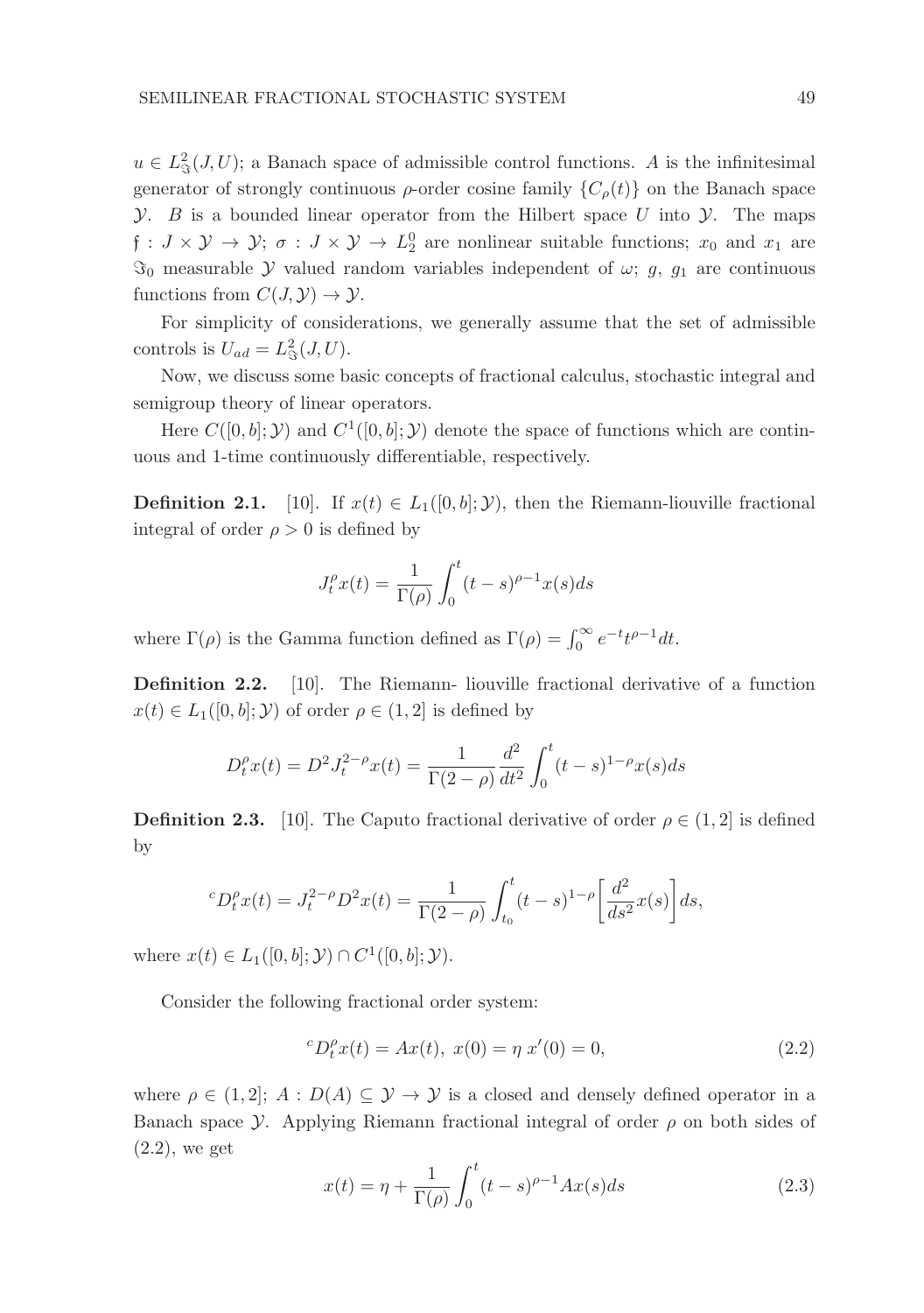**Definition 2.4.** [2]. Let  $\rho \in (1, 2]$ . A family  $\{C_{\rho}(t)\}_{t>0} \subset \mathbb{L}(\mathcal{Y})$  is called a solution operator (or a strongly continuous  $\rho$ -order fractional cosine family) for (2.2) if the following conditions are satisfied:

1.  $C_{\rho}(t)$  is strongly continuous for  $t \geq 0$  and  $C_{\rho}(0) = I$ ;

2. 
$$
C_{\rho}(t)D(A) \subset D(A)
$$
 and  $AC_{\rho}(t)\eta = C_{\rho}(t)A\eta$  for all  $\eta \in D(A)$ ,  $t \ge 0$ ;

3.  $C_{\rho}(t)\eta$  is a solution of (2.2) for all  $\eta \in D(A), t \geq 0$ .

A is called infinitesimal generator of  $C_{\rho}(t)$ . The strongly continuous  $\rho$ -order fractional cosine family is also called  $\rho$ -order cosine family.

**Definition 2.5.** The fractional sine family  $S_\rho : [0, \infty) \to \mathbb{L}(\mathcal{Y})$  associated with  $C_\rho$ is defined by

$$
S_{\rho}(t) = \int_0^t C_{\rho}(s)ds, \ t \ge 0
$$

**Definition 2.6.** The fractional Riemann-Liouville family  $P_{\rho} : [0, \infty) \to \mathbb{L}(\mathcal{Y})$  associated with  $C_{\rho}$  is defined by

$$
P_{\rho}(t) = J_t^{\rho - 1} C_{\rho}(t)
$$

**Definition 2.7.** The  $\rho$ -order cosine family  $C_{\rho}(t)$  is called exponentially bounded if there are constants  $M \geq 1$  and  $\omega \geq 0$  such that

$$
||C_{\rho}(t)|| \le Me^{\omega t}, \ t \ge 0 \tag{2.4}
$$

An operator A is said to belong to  $C^{\rho}(\mathcal{Y}, M, \omega)$ , if the system (2.2) has an  $\rho$ -order cosine family  $C_{\rho}(t)$  satisfying (2.4).

**Lemma 2.8.** [21] Let  $G: J \times \Omega \to L_2^0$  be a strongly measurable mapping such that  $\int^b$ 0  $\mathbb{E}||G(t)||_{L_2^0}^p dt < \infty$ . Then  $\mathbb{E}\Bigg|$  $\begin{array}{c} \hline \end{array}$  $\int_0^t$  $G(s)d\omega(s)\bigg|$  p  $\leq L_G \int_0^t$  $\mathbb{E} \Vert G(s) \Vert_{L_{2}^{0}}^{p} ds$ 

0

for all  $t \in J$  and  $p \geq 2$ , where  $L_G$  is the constant involving p and b.

0

**Definition 2.9.** A function  $x \in \mathcal{Y}_2$  is said to be the mild solution of (2.1) if it satisfies

$$
x(t) = C_{\rho}(t)(x_0 + g(x)) + S_{\rho}(t)(x_1 + g_1(x)) + \int_0^t P_{\rho}(t - s) \{Bu(s) + f(s, x(s))\} ds
$$
  
+ 
$$
\int_0^t P_{\rho}(t - s) \sigma(s, x(s)) d\omega(s), t \in [0, b]
$$
 (2.5)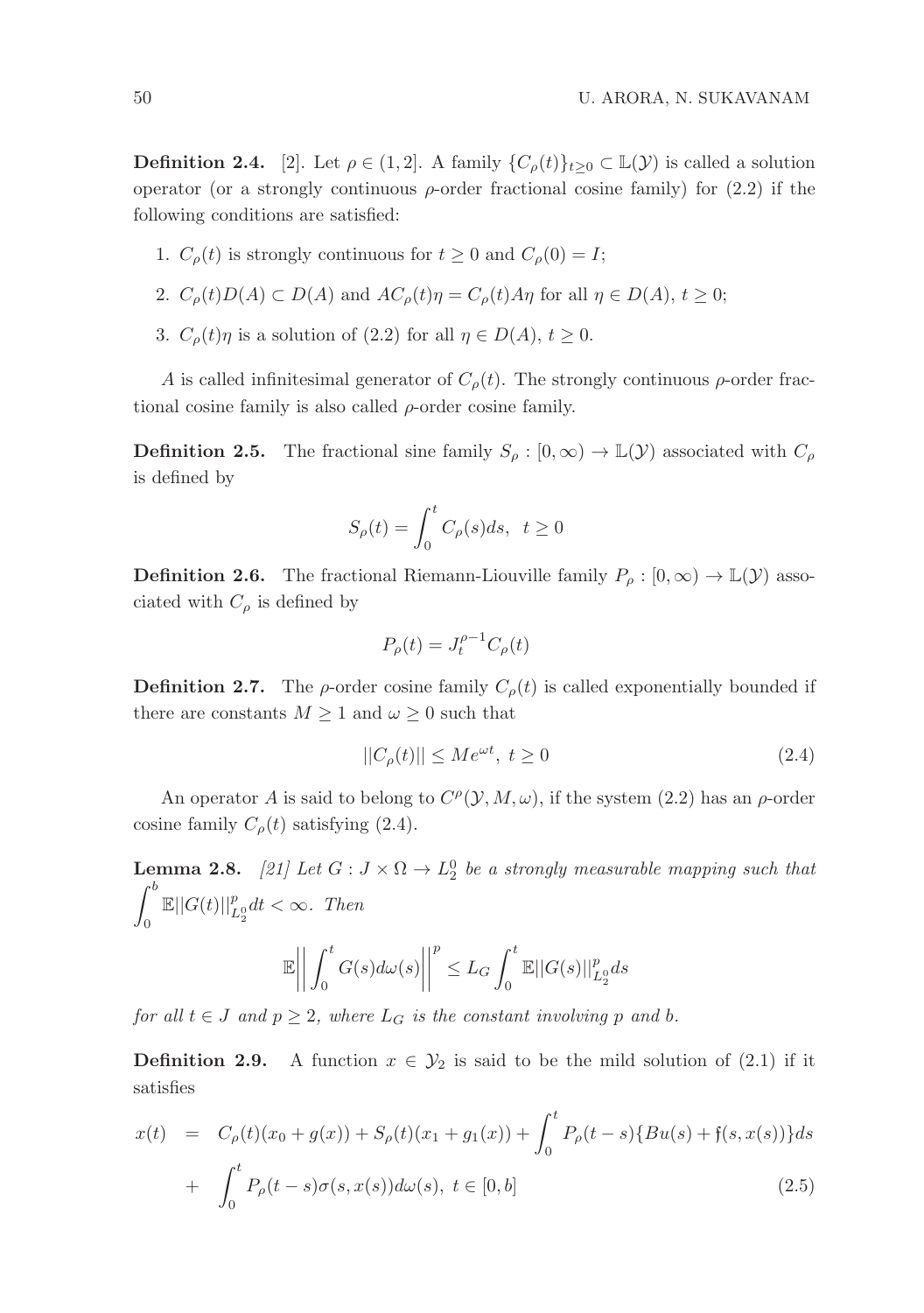**Definition 2.10.** The stochastic system  $(2.1)$  is approximately controllable on  $[0, b]$ if  $\overline{\Re(b)} = L_2(\Omega, \Im_b, \mathcal{Y}).$ 

Definition 2.11. (Kuratowski measure of noncompactness(MNC)) The Kuratowski measure of noncompactness(MNC) of the set M in the Hilbert space  $\mathcal Y$  is the greatest lower bound of those  $\epsilon > 0$  for which the set M can be covered by finitely many sets of diameter  $\leq \epsilon$  that is

 $\mu(M) = \inf\{\epsilon > 0: M \text{ may be covered by finitely many sets of diameter } \leq \epsilon\}$ 

for every bounded subset  $M$  in the Hilbert space  $\mathcal Y$ .

**Lemma 2.12.** For any bounded set  $U, V \subset Y$ , we have the following results:

- 1.  $\mu(U) = 0$  if and only if U is precompact:
- 2.  $\mu(U) = \muconvU = \mu(\overline{U})$ , where conv $U$  and  $\overline{U}$  denote the convex hull and closure of U, respectively;
- 3.  $\mu(U) \subset \mu(V)$ , when  $U \subset V$ ;

4. 
$$
\mu(U+V) \le \mu(U) + \mu(V)
$$
, where  $U + V = \{u + v : u \in U; v \in V\}$ ;

- 5.  $\mu(U \cup V) \leq \max{\mu(U); \mu(V)}$ ;
- 6.  $\mu(\lambda U) = \lambda \mu(U)$ , for any  $\lambda \in \mathbb{R}$ ;
- 7. If the map  $Q : D(Q) \subset \mathcal{Y} \to K$  is Lipschitz continuous with constant  $\kappa$ , then  $\mu(QU) \leq \kappa \mu(U)$  for any bounded subset  $U \subset D(Q)$ , where K is a Hilbert space.

Definition 2.13. (Condensing Operator) A condensing (or densifying) operator is a mapping under which the image of any set is in a certain sense more compact than the set itself. The degree of noncompactness of a set is measured by means of functions called measures of noncompactness. The contractive maps and the compact maps are condensing.

**Theorem 2.14.** [23] (Sadovskii's Fixed point theorem) Let N be a condensing operator on a Banach space V, that is,  $N$  is continuous and takes bounded sets into bounded sets, and  $\mu(N(D)) < \mu(D)$  for every bounded set D of V with  $\beta(D) > 0$ . If  $N(S) \subset S$  for a convex, closed and bounded set S of V, then N has a fixed point in  $S.(Here \mu(.)$  denotes the Kuratowski measure of non-compactness).

To prove our main results, we list the following basic assumptions of this paper: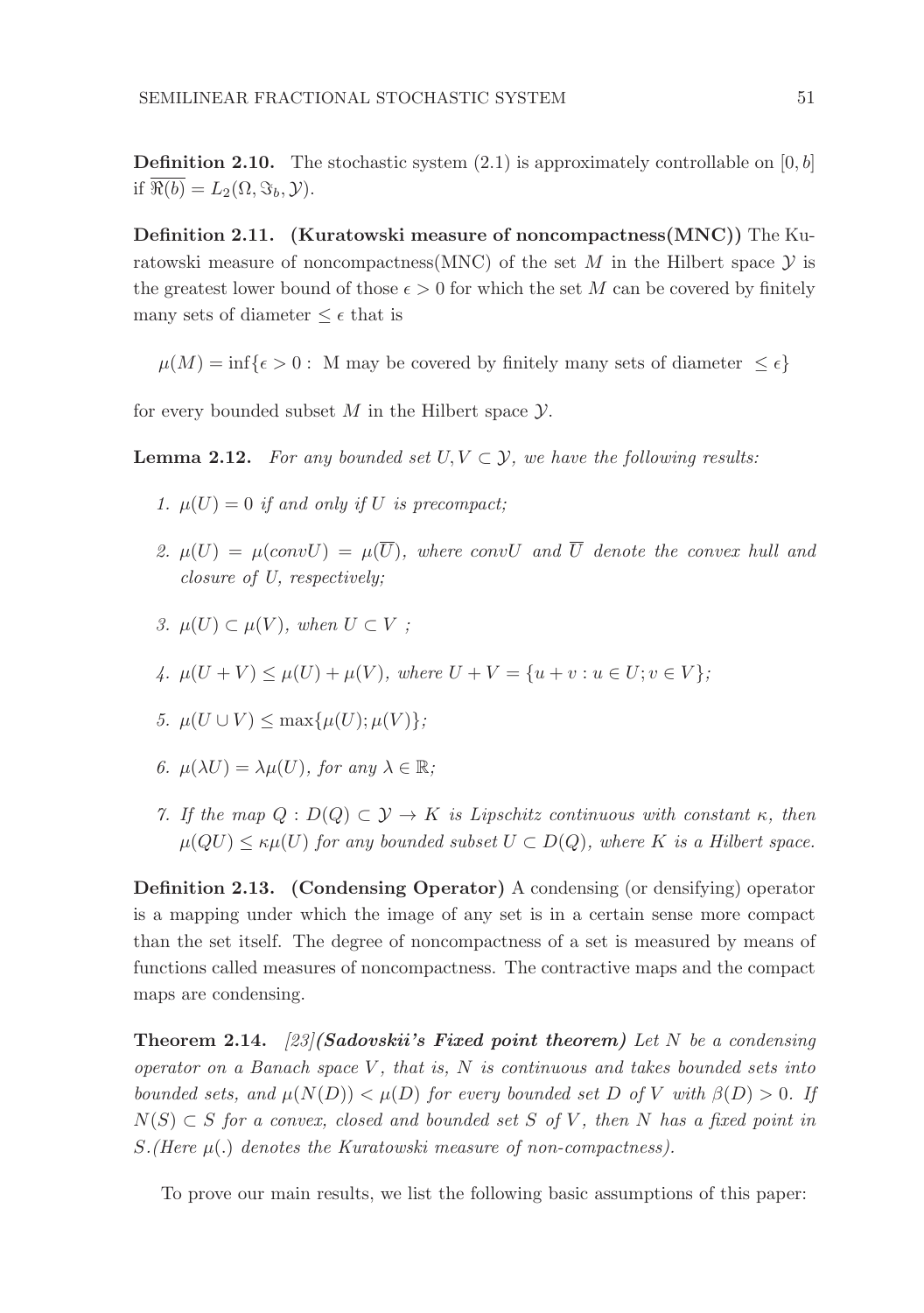$(H_1)$  A is the infinitesimal generator of a  $\rho$ -order cosine family  $C_{\rho}(t)$  on V and there exists a constant  $M \geq 1$  such that

$$
||C_{\rho}(t)|| \le M
$$

 $(H_2)$  The functions  $\mathfrak{f}: J \times V \to V$  and  $\sigma: J \times V \to L_2^0$  satisfy linear growth and Lipschitz conditions. Moreover, there exist positive constants  $N_1, N_2, K_1$  and  $K_2$  such that

$$
||f(t, x) - f(t, y)||^2 \le N_1 ||x - y||^2, \quad ||f(t, x)||^2 \le N_2 (1 + ||x||^2)
$$
  

$$
||\sigma(t, x) - \sigma(t, y)||_{L_2^0}^2 \le K_1 ||x - y||^2, \quad ||\sigma(t, x)||_{L_2^0}^2 \le K_2 (1 + ||x||^2)
$$

 $(H_3)$  The functions q and  $q_1$  are completely continuous functions and there exist some positive constants  $M_g$  and  $M_{g_1}$  such that

$$
||g(x) - g(y)||^2 \le M_g ||x - y||^2, \quad ||g(x)||^2 \le M_g(1 + ||x||^2)
$$
  

$$
||g_1(x) - g_1(y)||^2 \le M_{g_1} ||x - y||^2, \quad ||g_1(x)||^2 \le M_{g_1}(1 + ||x||^2)
$$

for all  $x, y \in C(J, V)$ 

 $(H_4)$  The linear fractional system corresponding to system  $(2.1)$  is approximately controllable on [0, b]. That is, for each  $0 \le t < b$ , the operator  $\beta(\beta I + \Psi_t^b)^{-1} \to 0$ in the strong operator topology as  $\beta \to 0^+$ , where

$$
\Psi_t^b = \int_t^b P_\rho(b-s)BB^* P_\rho^*(b-s)ds
$$

is the controllability Grammian. It is already known that the linear deterministic system corresponding to (2.1)

$$
\begin{array}{rcl}\n^{c}D_{t}^{\rho}x(t) & = & [Ax(t) + Bu(t)]dt, \quad t \in J \\
x(0) & = & x_{0} \text{ and } x'(0) = x_{1}\n\end{array} \tag{2.6}
$$

is approximately controllable on  $[t, b]$  iff the operator  $\beta(\beta I + \Psi_t^b)^{-1} \to 0$  strongly as  $\beta \rightarrow 0^+$  [22].

#### 3. MAIN RESULTS

Let us recall one lemma concerning approximate controllability, which will be used in the proof.

**Lemma 3.1.** [17] For any  $x_b \in L_2(\Omega, \Im_b, \mathcal{Y})$ , there exists  $\phi \in L_2^{\Im}(J, L_2^0)$  such that  $x_b = \mathbb{E}x_b + \int^b$ 0  $\phi(s)d\omega(s).$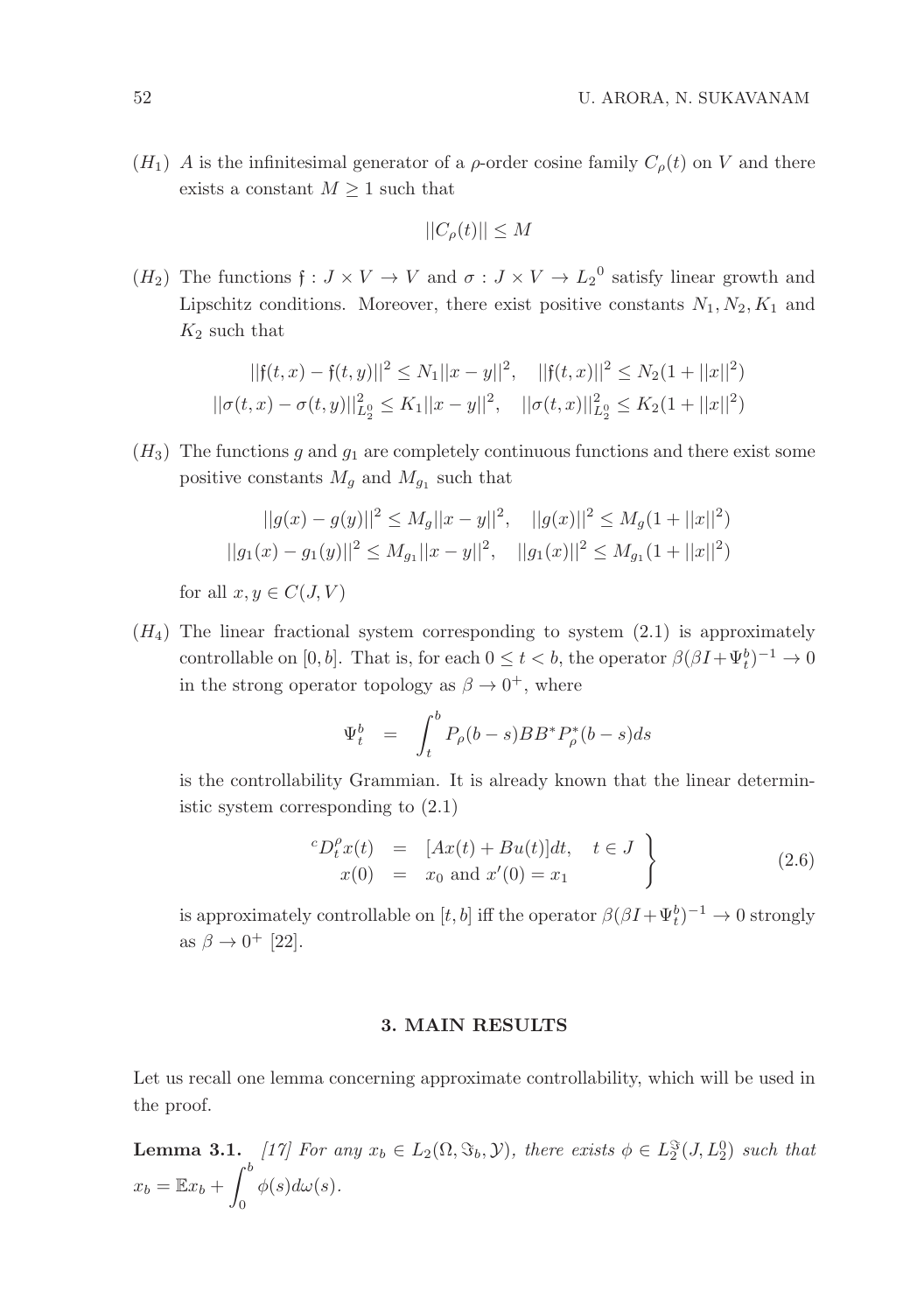Now for any  $\beta > 0$  and  $x_b \in L_2(\Omega, \Im_b, \mathcal{Y})$ , control function is defined as

$$
u^{\beta}(t,x) = B^* P_{\rho}^*(b-t) \left[ (\beta I + \Psi_0^b)^{-1} \left( \mathbb{E} x_b - C_{\rho}(b)(x_0 + g(x)) - S_{\rho}(b)(x_1 + g_1(x)) \right) \right]
$$
  
+ 
$$
\int_0^t (\beta I + \Psi_s^b)^{-1} \phi(s) d\omega(s) \right]
$$
  
- 
$$
B^* P_{\rho}^*(b-t) \int_0^t (\beta I + \Psi_s^b)^{-1} P_{\rho}(b-s) f(s, x(s)) ds
$$
  
- 
$$
B^* P_{\rho}^*(b-t) \int_0^t (\beta I + \Psi_s^b)^{-1} P_{\rho}(b-s) \sigma(s, x(s)) d\omega(s)
$$

**Lemma 3.2.** There exists a positive constant  $M_u$  such that for all  $x, y \in \mathcal{Y}_2$ , we have

$$
\mathbb{E}||u^{\beta}(t,x) - u^{\beta}(t,y)||^{2} \le \frac{M_{u}}{\beta^{2}}||x - y||^{2}
$$
\n(3.1)

$$
\mathbb{E}||u^{\beta}(t,x)||^{2} \le \frac{M_{u}}{\beta^{2}}(1+||x||^{2})
$$
\n(3.2)

**Proof.** Let us take  $x, y \in \mathcal{Y}_2$ . Now, using Holder's inequality, Lemma 1 and the assumed conditions, we get

$$
\mathbb{E}||u^{\beta}(t,x) - u^{\beta}(t,y)||^{2} \leq 4\mathbb{E}\left||B^{*}P_{\rho}^{*}(b-t)(\beta I + \Psi_{0}^{b})^{-1}C_{\rho}(b)[g(x) - g(y)]\right||^{2}
$$
\n
$$
+ 4\mathbb{E}\left||B^{*}P_{\rho}^{*}(b-t)(\beta I + \Psi_{0}^{b})^{-1}S_{\rho}(b)[g_{1}(x) - g_{1}(y)]\right||^{2}
$$
\n
$$
+ 4\mathbb{E}\left||B^{*}P_{\rho}^{*}(b-t)\int_{0}^{t}(\beta I + \Psi_{s}^{b})^{-1}P_{\rho}(b-s)[f(s, x(s)) - f(s, y(s))]ds\right||^{2}
$$
\n
$$
+ 4\mathbb{E}\left||B^{*}P_{\rho}^{*}(b-t)\int_{0}^{t}(\beta I + \Psi_{s}^{b})^{-1}P_{\rho}(b-s)[\sigma(s, x(s)) - \sigma(s, y(s))]d\omega(s)\right||^{2}
$$
\n
$$
\leq \frac{4}{\beta^{2}}||B||^{2}\left(\frac{Mb^{\rho-1}}{\Gamma(\rho)}\right)^{2}M^{2}\left(M_{g}||x - y||_{\mathcal{Y}_{2}}^{2} + M_{g_{1}}||x - y||_{\mathcal{Y}_{2}}^{2}\right)
$$
\n
$$
+ \frac{4}{\beta^{2}}||B||^{2}\left(\frac{Mb^{\rho-1}}{\Gamma(\rho)}\right)^{4}\left(b\int_{0}^{t}N_{1}\mathbb{E}||x(s) - y(s)||_{\mathcal{Y}}^{2}ds + L_{G}\int_{0}^{t}K_{1}\mathbb{E}||x(s) - y(s)||_{\mathcal{Y}}^{2}ds\right)
$$
\n
$$
= \frac{4}{\beta^{2}}||B||^{2}M^{4}\left(\frac{b^{\rho-1}}{\Gamma(\rho)}\right)^{2}\left[M_{g} + M_{g_{1}} + \frac{b^{2\rho}}{\Gamma(\rho)}N_{1} \sup_{s\in[0,b]} \mathbb{E}||x(s) - y(s)||_{\mathcal{Y}}^{2}
$$
\n
$$
+ \frac{b^{2\rho-1}}{\Gamma(\rho)}L_{G}K_{1} \sup_{s\in[0,b]} \mathbb{E}||x(s) - y(s)||_{\mathcal{Y}}^{2}\right)
$$
\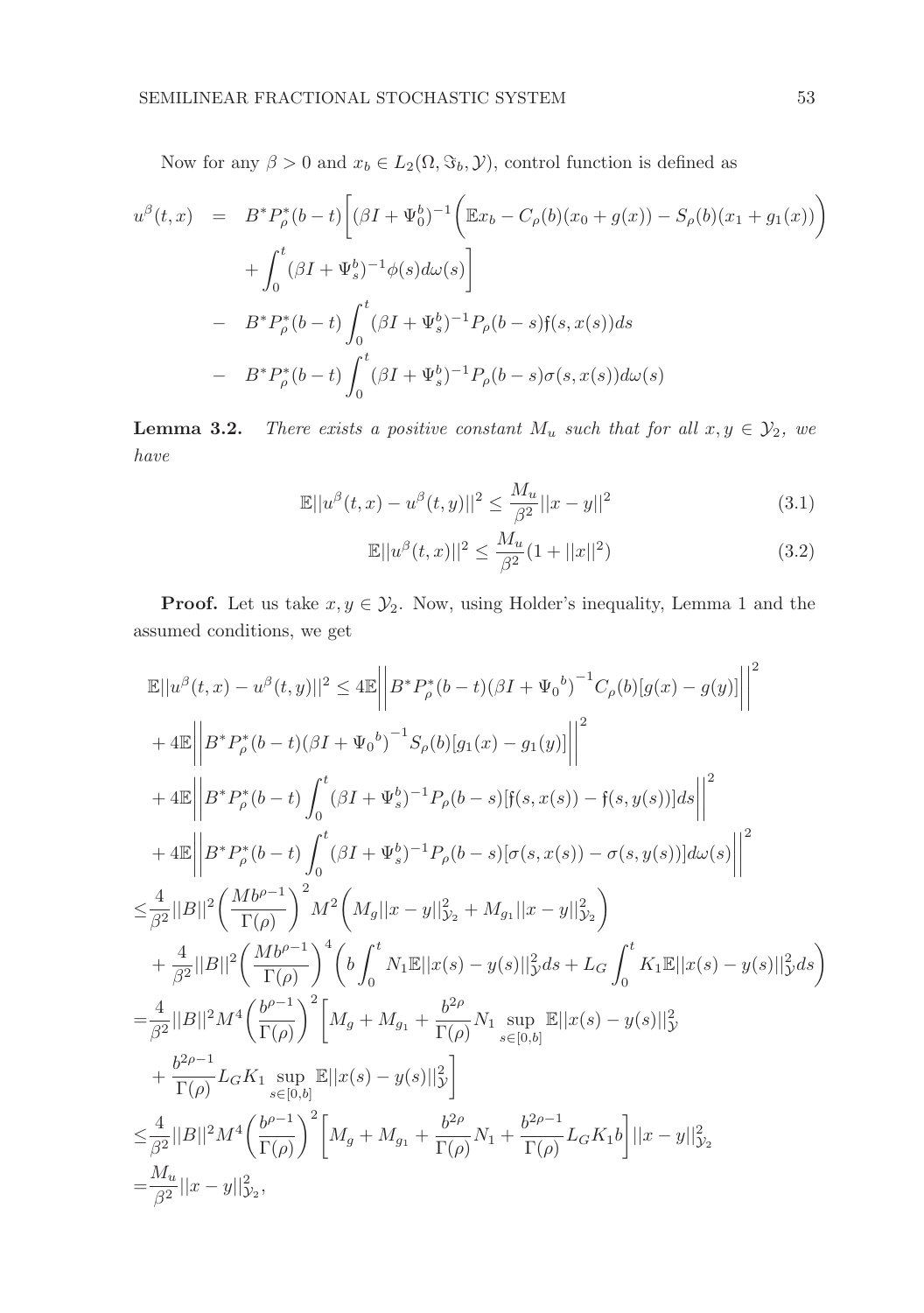where  $M_u = \frac{4}{\beta^2} ||B||^2 M^4 \left( \frac{b^{\rho-1}}{\Gamma(\rho)} \right)$  $\Gamma(\rho)$  $\int^2 \left[ M_g + M_{g_1} + \frac{b^{2\rho}}{\Gamma(\rho)} N_1 + \frac{b^{2\rho-1}}{\Gamma(\rho)} \right]$  $\left[\frac{a^{2\rho-1}}{\Gamma(\rho)}L_GK_1b\right]$  and p, q are conjugate indices.

Similarly, we can prove the second inequality. So, the proof of lemma is completed.

For any  $\beta > 0$ , define the operator  $\mathbf{F}_{\beta} : \mathcal{Y}_2 \to \mathcal{Y}_2$  by

$$
(\mathbf{F}_{\beta}x)(t) = C_{\rho}(t)(x_0+g(x)) + S_{\rho}(t)(x_1+g_1(x)) + \int_0^t P_{\rho}(t-s)[Bu^{\beta}(s,x) + \mathfrak{f}(s,x(s))]ds
$$
  
+ 
$$
\int_0^t P_{\rho}(t-s)\sigma(s,x(s))d\omega(s).
$$

To prove the required result, we will use the Sadovskii's Fixed Point theorem to prove the existence of a fixed point of the operator  $\mathbf{F}_{\beta}$  defined above in Theorem 3.1. By assuming the approximate controllability of the corresponding deterministic linear system  $(2.6)$ , we will prove the approximate controllability of system  $(2.1)$ .

**Theorem 3.3.** Assume hypothesis  $(H_1) - (H_4)$  are satisfied. Then the system (2.1) has a mild solution on [0, b] provided that

$$
10M^2(M_g + M_{g_1}) + 5\left(\frac{Mb^{\rho-1}}{\Gamma(\rho)}\right)^2 \left(\frac{M_B^2 b^2 M_u}{\beta^2} + b^2 N_2 + L_\sigma K_2 b\right) < 1\tag{3.3}
$$

and

$$
3\left(\frac{Mb^{\rho-1}}{\Gamma(\rho)}\right)^2 \left(\frac{M_B^2bM_u}{\beta^2} + bN_1 + L_\sigma\right) < 1. \tag{3.4}
$$

**Proof.** Now the proof is divided into several steps.

**Step 1.** For any  $x \in \mathcal{Y}_2$ ,  $\mathbf{F}_{\beta}(x)(t)$  is continuous on J.

**Proof of Step 1.** Let  $0 \le t_1 \le t_2 \le b$ . Then for any fixed  $x \in \mathcal{Y}_2$ , it follows from Holder's inequality, Lemma 1 and assumptions on the theorem that

$$
\mathbb{E}||(\mathbf{F}_{\beta}x)(t_2) - (\mathbf{F}_{\beta}x)(t_1)||^2 \leq 8\Big\{\mathbb{E}||(C_{\rho}(t_2) - C_{\rho}(t_1))(x_0 + g(x))||^2
$$
  
+ 
$$
\mathbb{E}||(S_{\rho}(t_2) - S_{\rho}(t_1))(x_1 + g_1(x))||^2
$$
  
+ 
$$
\mathbb{E}||\int_0^{t_1} [P_{\rho}(t_2 - s) - P_{\rho}(t_1 - s)]f(s, x(s))ds||^2
$$
  
+ 
$$
\mathbb{E}||\int_{t_1}^{t_2} P_{\rho}(t_2 - s)f(s, x(s))ds||^2
$$
  
+ 
$$
\mathbb{E}||\int_0^{t_1} [P_{\rho}(t_2 - s) - P_{\rho}(t_1 - s)]\sigma(s, x(s))d\omega(s)||^2
$$
  
+ 
$$
\mathbb{E}||\int_{t_1}^{t_2} P_{\rho}(t_2 - s)\sigma(s, x(s))d\omega(s)||^2
$$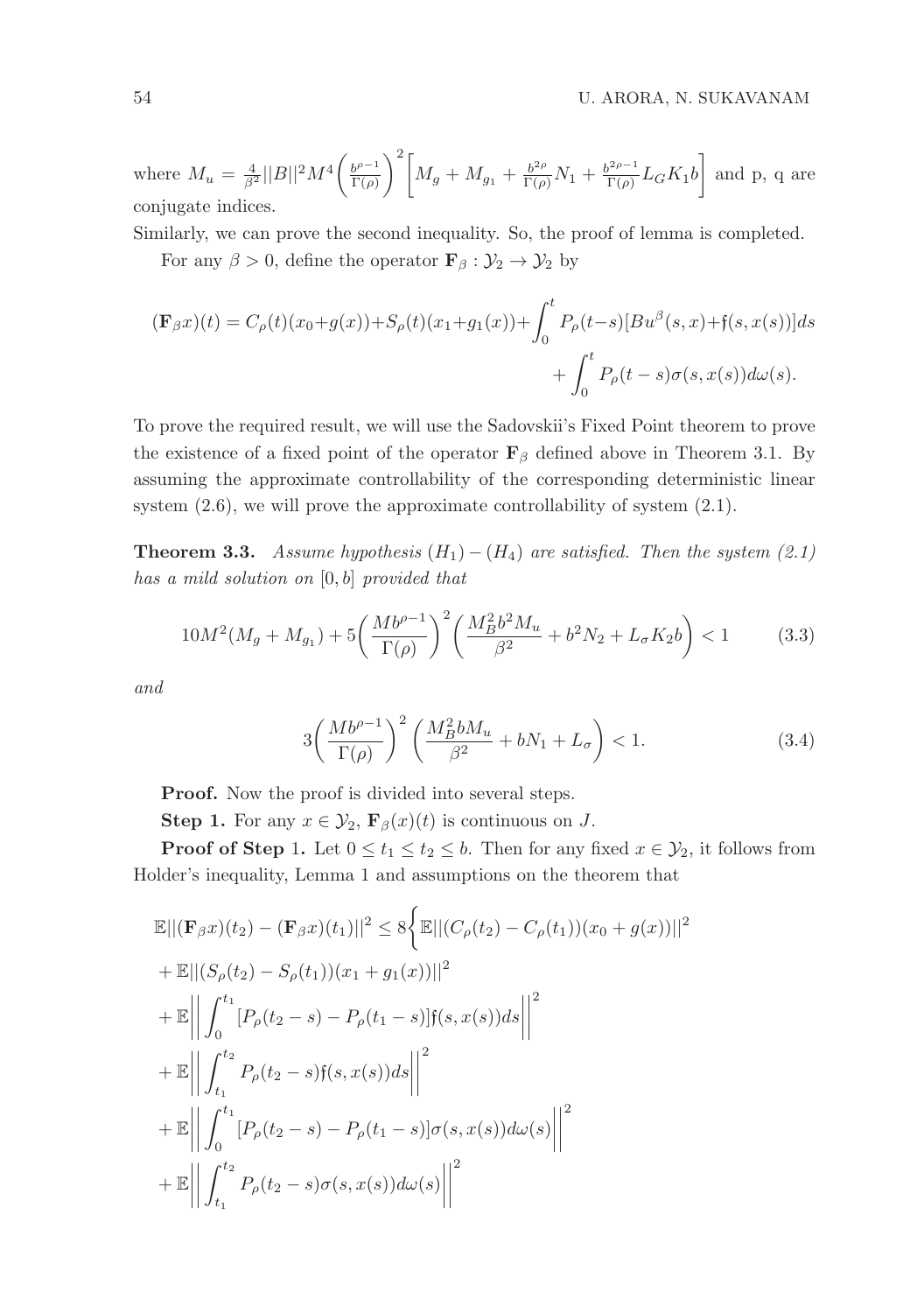+ 
$$
\mathbb{E}\left\|\int_{0}^{t_1} [P_{\rho}(t_2 - s) - P_{\rho}(t_1 - s)]Bu^{\beta}(s, x)ds\right\|^2
$$
  
\n+  $\mathbb{E}\left\|\int_{t_1}^{t_2} P_{\rho}(t_2 - s)Bu^{\beta}(s, x)ds\right\|^2\right\}$   
\n $\leq 8\left[2\left(\mathbb{E}||(C_{\rho}(t_2) - C_{\rho}(t_1))x_0||^2 + \mathbb{E}||(C_{\rho}(t_2) - C_{\rho}(t_1))g(x)||^2\right] + \mathbb{E}||(S_{\rho}(t_2) - S_{\rho}(t_1))x_1||^2$   
\n+  $\mathbb{E}||(S_{\rho}(t_2) - S_{\rho}(t_1))g_1(x)||^2\right) + t_1 \int_{0}^{t_1} \mathbb{E}||[P_{\rho}(t_2 - s) - P_{\rho}(t_1 - s)]f(s, x(s))||^2 ds$   
\n+  $\left(\frac{Mb^{\rho-1}}{\Gamma(\rho)}\right)^2 (t_2 - t_1) \int_{t_1}^{t_2} \mathbb{E}||f(s, x(s))||^2 ds$   
\n+  $L_G \int_{0}^{t_1} \mathbb{E}||(P_{\rho}(t_2 - s) - P_{\rho}(t_1 - s))\sigma(s, x(s))||^2 ds$   
\n+  $\left(\frac{Mb^{\rho-1}}{\Gamma(\rho)}\right)^2 L_G \int_{t_1}^{t_2} \mathbb{E}||\sigma(s, x(s))||^2 ds$   
\n+  $t_1 \int_{0}^{t_1} \mathbb{E}||[P_{\rho}(t_2 - s) - P_{\rho}(t_1 - s)]Bu^{\beta}(s, x)||^2 ds$   
\n+  $|B||^2 \left(\frac Mb^{\rho-1}}{\Gamma(\rho)}\right)^2 (t_2 - t_1) \int_{t_1}^{t_2} \mathbb{E}||u^{\beta}(s, x)||^2 ds$ .

Since  $C_{\rho}(t)$ ,  $S_{\rho}(t)$  and  $P_{\rho}(t)$  are strongly continuous. So, using Lebesgue's dominated convergence theorem, we get that  $\mathbf{F}_{\beta}(x)(t)$  is continuous on J.

**Step 2.** For each positive integer q, let  $B_q = \{x \in \mathcal{Y}_2 : \mathbb{E} ||x(t)||_{\mathcal{Y}}^2 \leq q\}$ , then the set  $B_q$  is clearly a bounded, closed and convex set in  $\mathcal{Y}_2$ . Using Holder's inequality and assumption (ii), we derive that

$$
\mathbb{E}\left|\left|\int_{0}^{t} P_{\rho}(t-s)\mathfrak{f}(s,x(s))ds\right|\right|_{\mathcal{Y}}^{2} \leq \mathbb{E}\left(\int_{0}^{t}||P_{\rho}(t-s)\mathfrak{f}(s,x(s))||\mathfrak{y}ds\right)^{2}
$$
  
\n
$$
\leq \left(\frac{Mb^{\rho-1}}{\Gamma(\rho)}\right)^{2} \mathbb{E}\left(\int_{0}^{t}||\mathfrak{f}(s,x(s))||\mathfrak{y}ds\right)^{2}
$$
  
\n
$$
\leq \left(\frac Mb^{\rho-1}}{\Gamma(\rho)}\right)^{2} b \int_{0}^{t} \mathbb{E}||\mathfrak{f}(s,x(s))||_{\mathcal{Y}}^{2} ds
$$
  
\n
$$
\leq \left(\frac Mb^{\rho-1}}{\Gamma(\rho)}\right)^{2} b \int_{0}^{t} N_{2}(1+\mathbb{E}||x(s)||_{\mathcal{Y}}^{2}) ds
$$
  
\n
$$
\leq \left(\frac Mb^{\rho-1}}{\Gamma(\rho)}\right)^{2} bN_{2} \int_{0}^{t} \left(1+\sup_{s\in[0,b]} \mathbb{E}||x(s)||_{\mathcal{Y}}^{2}\right) ds
$$
  
\n
$$
\leq \left(\frac Mb^{\rho-1}}{\Gamma(\rho)}\right)^{2} bN_{2}b(1+||x||_{\mathcal{Y}_{2}}^{2})
$$
  
\n
$$
\leq \left(\frac Mb^{\rho-1}}{\Gamma(\rho)}\right)^{2} b^{2}N_{2}(1+||x||_{\mathcal{Y}_{2}}^{2})
$$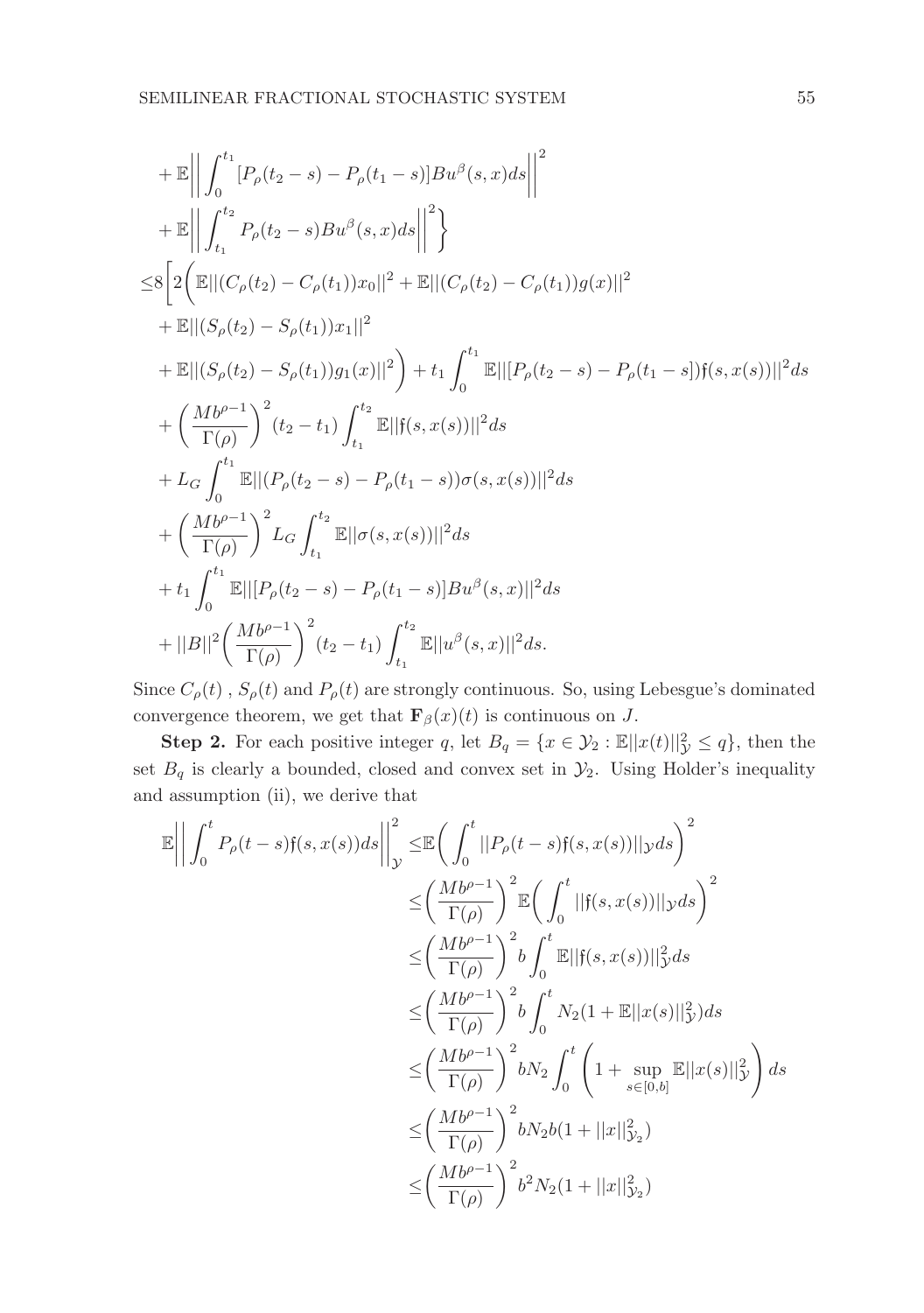Which deduces that  $P_{\rho}(t-s)$ f $(s, x(s))$  is integrable on J, by Bochner's Theorem [18],  $\mathbf{F}_{\beta}$  is well defined on  $B_q$ .

Similarly using lemma  $2.8$  and assumption  $(ii)$ , we derive that

$$
\mathbb{E}\left|\left|\int_{0}^{t} P_{\rho}(t-s)\sigma(s,x(s))dw(s)\right|\right|^{2} \leq L_{\sigma} \int_{0}^{t} \mathbb{E}||P_{\rho}(t-s)\sigma(s,x(s))||_{L_{2}^{0}}^{2} ds
$$
  
\n
$$
\leq L_{\sigma}\left(\frac{Mb^{\rho-1}}{\Gamma(\rho)}\right)^{2} \int_{0}^{t} \mathbb{E}||\sigma(s,x(s))||_{L_{2}^{0}}^{2} ds
$$
  
\n
$$
\leq L_{\sigma}\left(\frac{Mb^{\rho-1}}{\Gamma(\rho)}\right)^{2} \int_{0}^{t} K_{2}(1+\mathbb{E}||x(s)||_{\mathcal{Y}}^{2}) ds
$$
  
\n
$$
\leq L_{\sigma}\left(\frac{Mb^{\rho-1}}{\Gamma(\rho)}\right)^{2} K_{2} \int_{0}^{t} \left(1+\sup_{s\in[0,b]} \mathbb{E}||x(s)||_{\mathcal{Y}}^{2}\right) ds
$$
  
\n
$$
\leq L_{\sigma}\left(\frac Mb^{\rho-1}}{\Gamma(\rho)}\right)^{2} K_{2}b(1+||x||_{\mathcal{Y}_{2}}^{2})
$$
  
\n
$$
\leq L_{\sigma}\left(\frac Mb^{\rho-1}}{\Gamma(\rho)}\right)^{2} K_{2}b(1+||x||_{\mathcal{Y}_{2}}^{2})
$$

Now, we claim that there exists a positive number q such that  $\mathbf{F}_{\beta}(B_q) \subseteq B_q$ .

If it is not true, then for each positive number q, there is a function  $x_q(.) \in B_q$ but  $\mathbf{F}_{\beta}x_q$  doesnot belong to  $B_q$ , that is  $\mathbb{E}||\mathbf{F}_{\beta}x_q(t)||_{\mathcal{Y}}^2 > q$  for some  $t \in J$ .

On the other hand, from assumptions (ii),(iii) and lemma 1, we have

$$
q \leq \mathbb{E}||F_{\beta}x_{q}(t)||_{\mathcal{Y}}^{2} = \mathbb{E}\left||C_{\rho}(t)(x_{0}+g(x))+S_{\rho}(t)(x_{1}+g_{1}(x))+\int_{0}^{t}P_{\rho}(t-s)[Bu^{\beta}(s,x)\\+\mathfrak{f}(s,x(s))]ds+\int_{0}^{t}P_{\rho}(t-s)\sigma(s,x(s))dw(s)\right||_{\mathcal{Y}}^{2}
$$
  
\n
$$
\leq 5M^{2}\mathbb{E}||x_{0}+g(x)||^{2}+5M^{2}\mathbb{E}||x_{1}+g_{1}(x)||^{2}
$$
  
\n
$$
+5\left(\frac{Mb^{\rho-1}}{\Gamma(\rho)}\right)^{2}M_{B}^{2}b^{2}\frac{M_{u}}{\beta^{2}}(1+||x||_{\mathcal{Y}_{2}}^{2})+5\left(\frac{Mb^{\rho-1}}{\Gamma(\rho)}\right)^{2}b^{2}N_{2}(1+||x||_{\mathcal{Y}_{2}}^{2})
$$
  
\n
$$
+5\left(\frac{Mb^{\rho-1}}{\Gamma(\rho)}\right)^{2}L_{\sigma}K_{2}b(1+||x||_{\mathcal{Y}_{2}}^{2})
$$
  
\n
$$
\leq 5M^{2}(2\mathbb{E}||x_{0}||^{2}+2\mathbb{E}||g(x)||^{2})+5M^{2}(2\mathbb{E}||x_{1}||^{2}+2\mathbb{E}||g_{1}(x)||^{2})
$$
  
\n
$$
+5\left(\frac{Mb^{\rho-1}}{\Gamma(\rho)}\right)^{2}M_{B}^{2}b^{2}\frac{M_{u}}{\beta^{2}}(1+||x||_{\mathcal{Y}_{2}}^{2})+5\left(\frac{Mb^{\rho-1}}{\Gamma(\rho)}\right)^{2}b^{2}N_{2}(1+||x||_{\mathcal{Y}_{2}}^{2})
$$
  
\n
$$
+5\left(\frac{Mb^{\rho-1}}{\Gamma(\rho)}\right)^{2}L_{\sigma}K_{2}b(1+||x||_{\mathcal{Y}_{2}}^{2})
$$
  
\n
$$
\leq 5M^{2}[2\mathbb{E}||x_{0}||^{2}+2M_{g}(1+||x||_{\mathcal{Y}_{2}}^{2})]+5M^{2}[2\mathbb{E}||x_{1
$$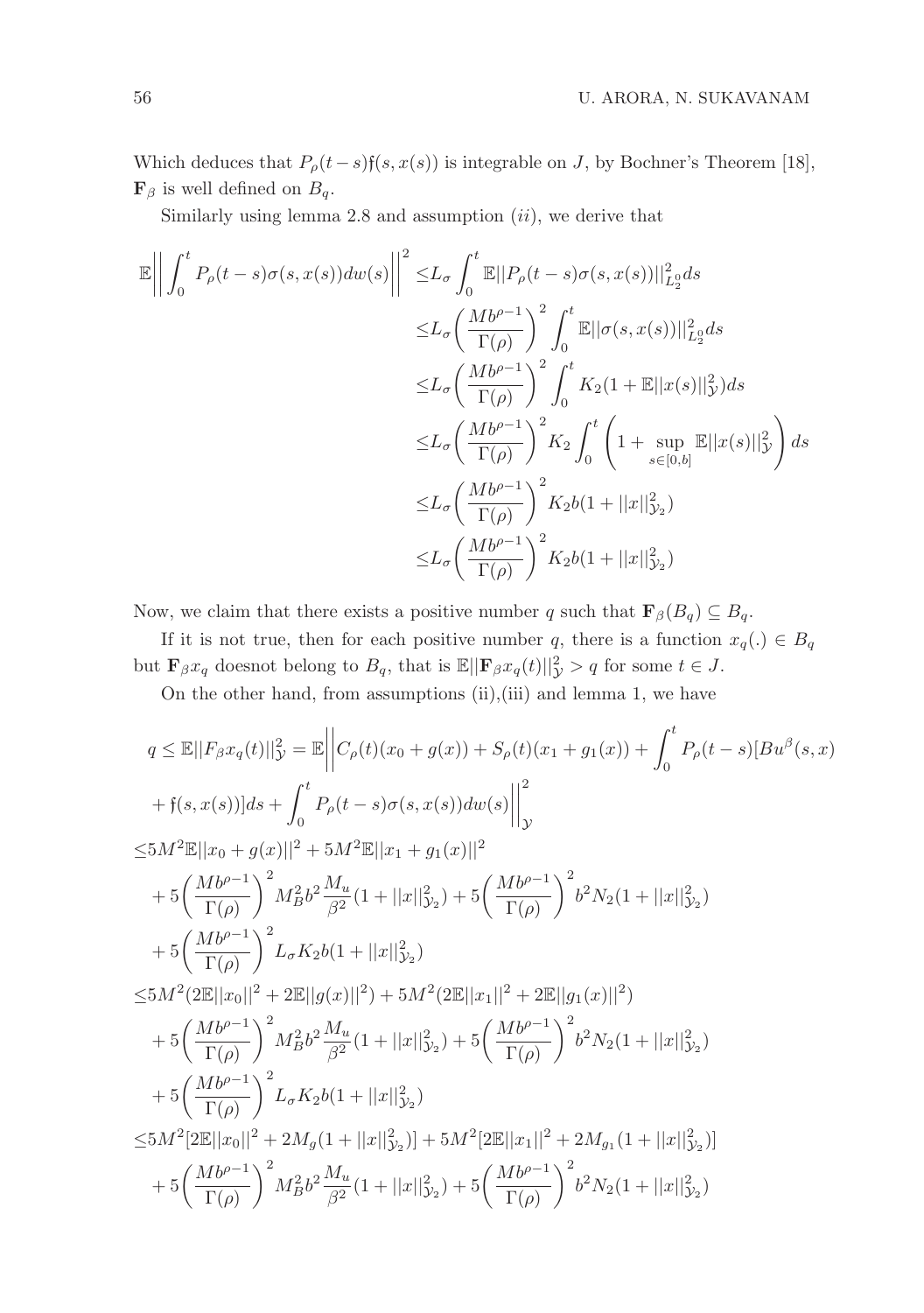$$
\begin{split} &+5\bigg(\frac{Mb^{\rho-1}}{\Gamma(\rho)}\bigg)^2L_{\sigma}K_{2}b(1+||x||_{\mathcal{Y}_{2}}^{2})\\ \leq &5M^{2}[2\mathbb{E}||x_{0}||^{2}+2M_{g}(1+q)]+5M^{2}[2\mathbb{E}||x_{1}||^{2}+2M_{g_{1}}(1+q)]\\ &+5\bigg(\frac{Mb^{\rho-1}}{\Gamma(\rho)}\bigg)^{2}M_{B}^{2}b^{2}\frac{M_{u}}{\beta^{2}}(1+q)+5\bigg(\frac{Mb^{\rho-1}}{\Gamma(\rho)}\bigg)^{2}b^{2}N_{2}(1+q)\\ &+5\bigg(\frac{Mb^{\rho-1}}{\Gamma(\rho)}\bigg)^{2}L_{\sigma}K_{2}b(1+q)\\ \leq&\bigg[10M^{2}\mathbb{E}||x_{0}||^{2}+10M^{2}M_{g}+10M^{2}\mathbb{E}||x_{1}||^{2}+10M^{2}M_{g_{1}}\\ &+5\bigg(\frac{Mb^{\rho-1}}{\Gamma(\rho)}\bigg)^{2}\bigg(\frac{M_{B}^{2}b^{2}M_{u}}{\beta^{2}}+b^{2}N_{2}+L_{\sigma}K_{2}b\bigg)\bigg]+\bigg[10M^{2}M_{g}\\ &+10M^{2}M_{g_{1}}+5\bigg(\frac{Mb^{\rho-1}}{\Gamma(\rho)}\bigg)^{2}\bigg(\frac{M_{B}^{2}b^{2}M_{u}}{\beta^{2}}+b^{2}N_{2}+L_{\sigma}K_{2}b\bigg)\bigg]q. \end{split}
$$

Dividing both sides by q and taking the limit as  $q \to \infty$ , we get

$$
10M^{2}(M_{g} + M_{g_{1}}) + 5\left(\frac{Mb^{\rho-1}}{\Gamma(\rho)}\right)^{2}\left(\frac{M_{B}^{2}b^{2}M_{u}}{\beta^{2}} + b^{2}N_{2} + L_{\sigma}K_{2}b\right) > 1
$$

This contradicts condition (3.3). Hence for some positive number q,  $\mathbf{F}_{\beta}B_q \subseteq B_q$ .

**Step 3.** Now, we define operators  $\mathbf{F}_{\beta_1}$  and  $P_{\beta_2}$  as

$$
\begin{array}{rcl}\n(\mathbf{F}_{\beta_1}x)(t) & = & C_{\rho}(t)[x_0 + g(x)] + S_{\rho}(t)[x_1 + g_1(x)] \\
(\mathbf{F}_{\beta_2}x)(t) & = & \int_0^t P_{\rho}(t-s)[Bu^{\beta}(s,x) + \mathfrak{f}(s,x(s))]ds + \int_0^t P_{\rho}(t-s)\sigma(s,x(s))d\omega(s) \\
\vdots \\
\mathbf{F}_{\beta_2}x(x) & = & \int_0^t P_{\rho}(t-s)[Bu^{\beta}(s,x) + \mathfrak{f}(s,x(s))]ds + \int_0^t P_{\rho}(t-s)\sigma(s,x(s))d\omega(s)\n\end{array}
$$

for  $t \in J$ .

Here, we will prove that  $\mathbf{F}_{\beta_1}$  is completely continuous, while  $\mathbf{F}_{\beta_2}$  is a contraction operator.

By assumption (iii), it is clear that  $\mathbf{F}_{\beta_1}$  is a completely continuous operator.

Next we show that  $\mathbf{F}_{\beta_2}$  is the contraction operator. For this, let  $x, y \in B_q$ , then for each  $t \in J$ , we have from assumption  $(ii)$  and Lemma 4  $\mathbb{E}||(\mathbf{F}_{\beta_2}x)(t) - (\mathbf{F}_{\beta_2}y)(t)||_{\mathcal{Y}}^2$ 

$$
\leq 3\mathbb{E} \left\| \int_0^t P_\rho(t-s) B[u^\beta(s,x) - u^\beta(s,y)]ds \right\|_{\mathcal{Y}}^2
$$
  
+3\mathbb{E} \left\| \int\_0^t P\_\rho(t-s) [f(s,x(s)) - f(s,y(s))]ds \right\|\_{\mathcal{Y}}^2  
+3\mathbb{E} \left\| \int\_0^t P\_\rho(t-s) [\sigma(s,x(s)) - \sigma(s,y(s))]d\omega(s) \right\|\_{\mathcal{Y}}^2  

$$
\leq 3\left(\frac{Mb^{\rho-1}}{\Gamma(\rho)}\right)^2 M_B^2 \int_0^t \mathbb{E} ||u^\beta(s,x) - u^\beta(s,y)||_{\mathcal{Y}}^2 ds+3\left(\frac Mb^{\rho-1}}{\Gamma(\rho)}\right)^2 \int_0^t \mathbb{E} ||f(s,x(s)) - f(s,y(s))||^2 ds
$$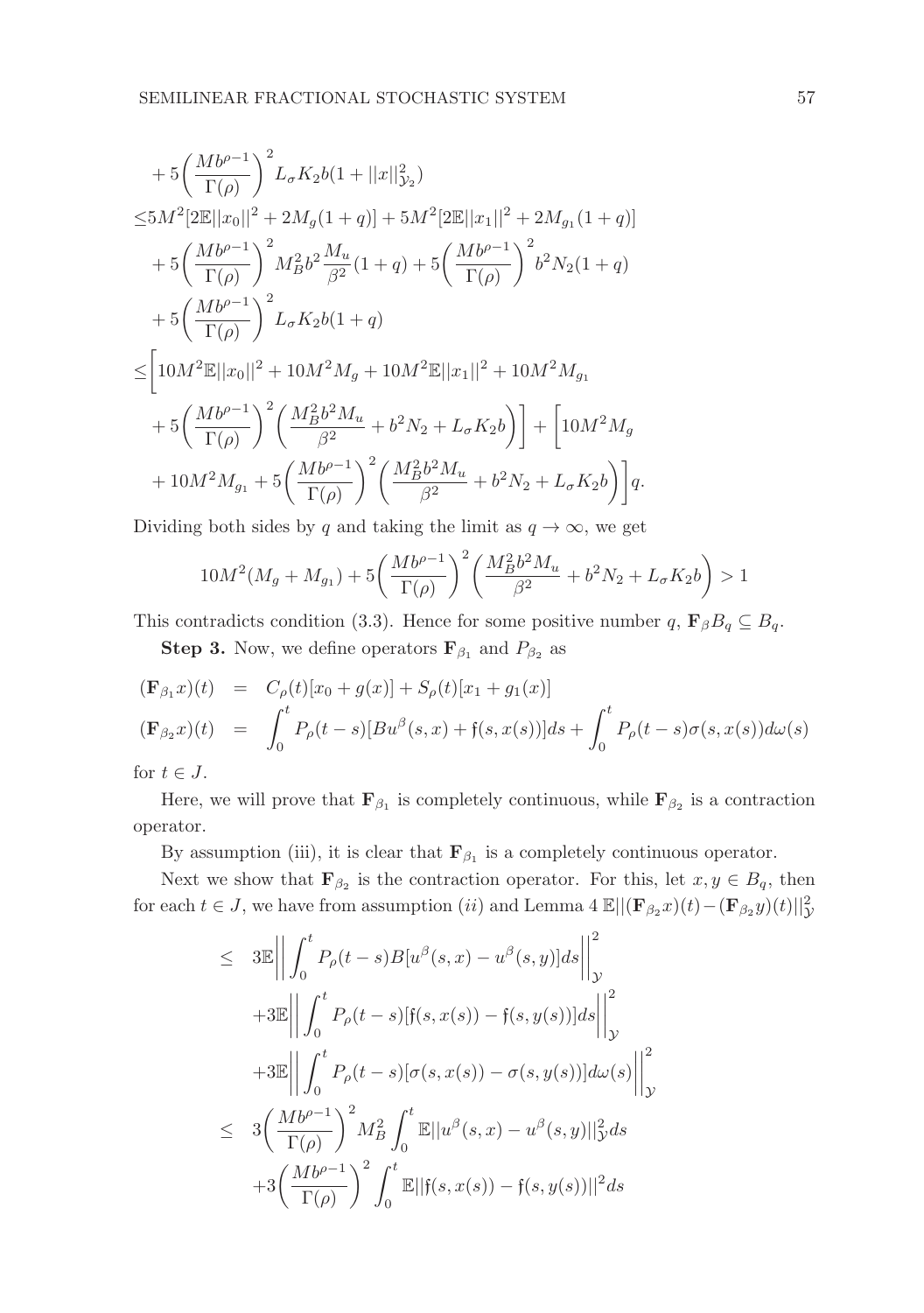$$
+3\left(\frac{Mb^{\rho-1}}{\Gamma(\rho)}\right)^2 \int_0^t \mathbb{E}||\sigma(s, x(s)) - \sigma(s, y(s))||^2 dw(s)
$$
  
\n
$$
\leq 3\left(\frac{Mb^{\rho-1}}{\Gamma(\rho)}\right)^2 M_B^2 b \frac{M_u}{\beta^2} ||x - y||_{\mathcal{Y}_2}^2 + 3\left(\frac{Mb^{\rho-1}}{\Gamma(\rho)}\right)^2 bN_1 ||x - y||_{\mathcal{Y}_2}^2
$$
  
\n
$$
+3\left(\frac{Mb^{\rho-1}}{\Gamma(\rho)}\right)^2 L_{\sigma} ||x - y||_{\mathcal{Y}_2}^2
$$
  
\n
$$
\leq 3\left(\frac{Mb^{\rho-1}}{\Gamma(\rho)}\right)^2 \left(\frac{M_B^2 bM_u}{\beta^2} + bN_1 + L_{\sigma}\right) ||x - y||_{\mathcal{Y}_2}^2
$$

Taking supremum over  $t \in [0, b]$ , we get

$$
\sup_{t \in [0,b]} \mathbb{E} ||(\mathbf{F}_{\beta_2} x)(t) - (\mathbf{F}_{\beta_2} y)(t)||_{\mathcal{Y}}^2 \le L_0 ||x - y||_{\mathcal{Y}_2}^2
$$

therefore

$$
||(\mathbf{F}_{\beta_2}x) - (\mathbf{F}_{\beta_2}y)||_{\mathcal{Y}_2}^2 \le L_0||x - y||_{\mathcal{Y}_2}^2
$$

where

$$
L_0 = 3\left(\frac{Mb^{\rho-1}}{\Gamma(\rho)}\right)^2 \left(\frac{M_B^2bM_u}{\beta^2} + bN_1 + L_\sigma\right) < 1
$$

Thus  $\mathbf{F}_{\beta_2}$  is a contraction mapping.

Now we have  $\mathbf{F}_{\beta} = \mathbf{F}_{\beta_1} + \mathbf{F}_{\beta_2}$  is a condensing map on  $B_q$ , so all the conditions of Sadovskii's Fixed Point theorem are satisfied. Hence we conclude that there exists a fixed point  $x(.)$  for  $\mathbf{F}_{\beta}$  on  $B_q$ , which is the mild solution of (2.1).

**Theorem 3.4.** Assume that  $(H_1) - (H_3)$  hold and  $\{P_o(t) : t \geq 0\}$  is compact. Moreover, if f and  $\sigma$  are uniformly bounded, then the system (2.1) is approximately  $controllabel$  on  $[0, b]$ .

**Proof.** By Theorem 3.1,  $\mathbf{F}_{\beta}$  has a unique fixed point say  $x_{\beta}$  in  $\mathcal{Y}_2$ . Now, we can show using stochastic Fubini Theorem that  $x_\beta$  satisfies

$$
x_{\beta}(b) = x_b - \beta(\beta I + \Psi_o^b)^{-1} \Big( \mathbb{E}x_b - C_{\rho}(b)(x_0 + g(x)) - S_{\rho}(b)(x_1 + g_1(x)) \Big) + \beta \int_0^b (\beta I + \Psi_s^b)^{-1} P_{\rho}(b-s) f(s, x_{\beta}(s)) ds + \beta \int_0^b (\beta I + \Psi_s^b)^{-1} [P_{\rho}(b-s) \sigma(s, x_{\beta}(s)) - \phi(s)] d\omega(s)
$$
(3.5)

Using the uniform boundedness of f and  $\sigma$ , there exists  $D > 0$  such that

 $||f(s, x_{\beta}(s))||^2 + ||\sigma(s, x_{\beta}(s))||^2 \leq D$ 

in  $[0, b] \times \Omega$ . Then we have a subsequence denoted by  $\{f(s, x_{\beta}(s)), \sigma(s, x_{\beta}(s))\}$  weakly converging to say  $\{f(s, \omega), \sigma(s, \omega)\}\$ in  $\mathcal{Y} \times L_2^0$ . Using the compactness of  $P_\rho(t)$ , we get  $P_{\rho}(b-s)$ f $(s, x_{\beta}(s)) \rightarrow P_{\rho}(b-s)$ f $(s)$ ;  $P_{\rho}(b-s)\sigma(s, x_{\beta}(s)) \rightarrow P_{\rho}(b-s)\sigma(s)$  in  $J \times \Omega$ .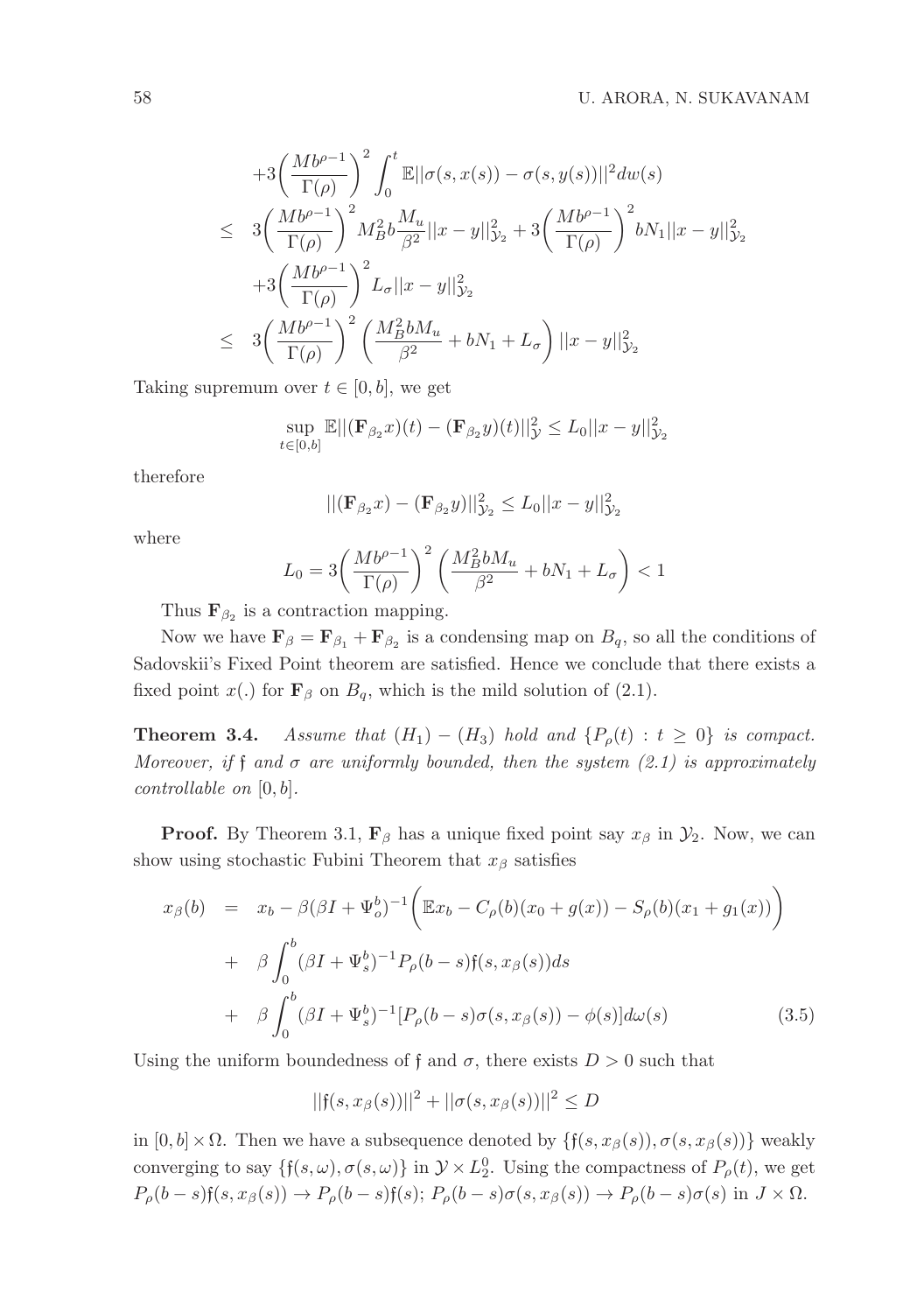Now, from the above equation, we get

$$
\mathbb{E}||x_{\beta}(b) - x_{b}||^{2} \leq 6 \left| \left| \beta(\beta I + \Psi_{0}^{b})^{-1} \left[ \mathbb{E}x_{b} - C_{\rho}(b)(x_{0} + g(x)) - S_{\rho}(b)(x_{1} + g_{1}(x)) \right] \right| \right|^{2} \n+ 6 \mathbb{E} \left( \int_{0}^{b} ||\beta(\beta I + \Psi_{s}^{b})^{-1} \phi(s)||_{L_{2}^{0}}^{2} ds \right) \n+ 6 \mathbb{E} \left( \int_{0}^{b} ||\beta(\beta I + \Psi_{s}^{b})^{-1}|| \, ||P_{\rho}(b - s)[f(s, x_{\beta}(s)) - f(s)]|| ds \right)^{2} \n+ 6 \mathbb{E} \left( \int_{0}^{b} ||\beta(\beta I + \Psi_{s}^{b})^{-1} P_{\rho}(b - s)f(s)|| ds \right)^{2} \n+ 6 \mathbb{E} \left( \int_{0}^{b} ||\beta(\beta I + \Psi_{s}^{b})^{-1}|| \, ||P_{\rho}(b - s)[\sigma(s, x_{\beta}(s)) - \sigma(s)]||_{L_{2}^{0}}^{2} ds \right) \n+ 6 \mathbb{E} \left( \int_{0}^{b} ||\beta(\beta I + \Gamma_{s}^{b})^{-1} P_{\rho}(b - s)\sigma(s)||_{L_{2}^{0}}^{2} ds \right)
$$

since by assumption  $(H_4)$ , for all  $0 \le s < b$  the operator  $\beta(\beta I + \Psi_s^b)^{-1} \to 0$  strongly as  $\beta \to 0^+$  and  $||\beta(\beta I + \Psi_s^b)^{-1}|| \leq 1$ . Thus by the Lebesgue dominated convergence theorem, we obtain  $\mathbb{E}||x_{\beta}(b)-x_b||^2 \to 0^+$ . This gives the approximate controllability of system  $(2.1)$ .

## 4. EXAMPLE

Let us consider the control system governed by the following partial differential equation:

$$
{}^{C}D_{t}^{\rho}y(t,x) = y_{xx}(t,x) + \mu(t,x) + \mathfrak{f}(t,y(t)) + \sigma(t,x(t))\frac{d\omega(t)}{dt}; t \in [0,b]
$$
  
\n
$$
y(t,0) = y(t,\pi) = 0; \quad \text{for } t \in [0,b]
$$
  
\n
$$
y(0,x) + \sum_{i=1}^{n} \alpha_{i}y(t_{i},x) = y_{0}(x), \quad t \in J
$$
  
\n
$$
y_{t}(0,x) + \sum_{i=1}^{k} \beta_{i}y(s_{i},x) = y_{1}(x)
$$
\n(4.1)

where  $\rho \in (1, 2]$ , one can take arbitrary nonlinear function f satisfying the condition  $(H_2)$ . Let  $\mathcal{Y} = L_2[0, \pi]$  be as in introduction. Let control function  $\mu : [0, b] \times (0, \pi) \to \mathbb{R}$ be continuous in t.

Define  $A: D(A) \subseteq \mathcal{Y} \rightarrow \mathcal{Y}$  by

$$
Aw = w''; w \in D(A)
$$

where  $D(A) = \{w \in \mathcal{Y} : w, w' \text{ are absolutely continuous, } w'' \in \mathcal{Y}, w(0) = w(\pi) = 0\}.$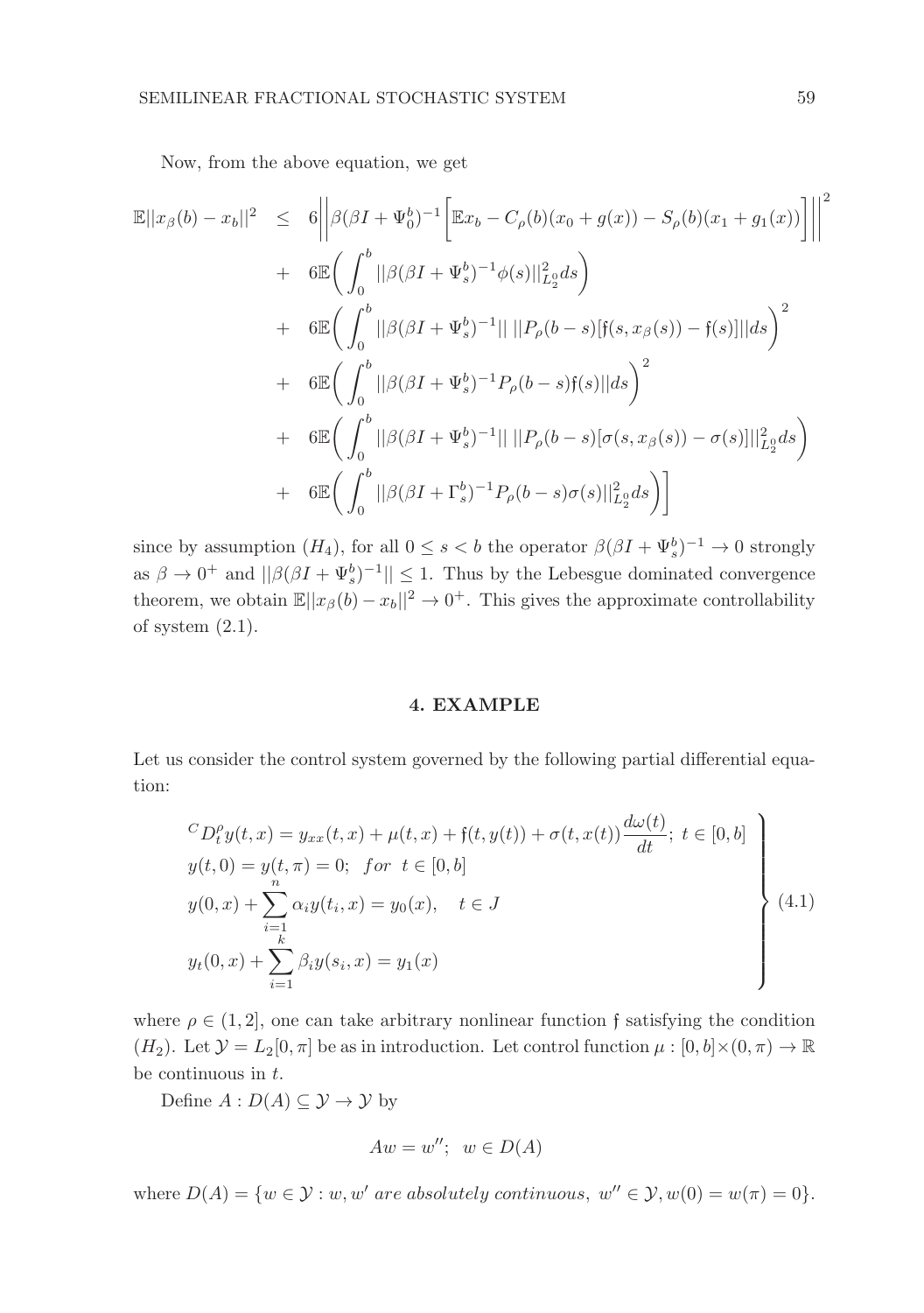Then, A has the spectral representation

$$
Aw = \sum_{n=1}^{+\infty} -n^2(w, w_n)w_n, \quad w \in D(A),
$$

where  $w_n(s) = \sqrt{\frac{2}{\pi}} \sin ns$ ,  $n = 1, 2, 3, ...$  is the orthogonal set of eigenfunctions of A. A is the infinitesimal generator of a strongly continuous cosine family  $\{C(t): t \in \mathbb{R}\},$ defined on  $\mathcal Y$  which is given by

$$
C(t)w = \sum_{n=1}^{+\infty} \cos nt(w, w_n)w_n, \quad w \in \mathcal{Y},
$$

and, the associated sine family is given by

$$
S(t)w = \sum_{n=1}^{+\infty} \frac{1}{n} \sin nt(w, w_n)w_n, \quad w \in \mathcal{Y},
$$

Let the control operator  $Bu : [0, b] \rightarrow \mathcal{Y}$  defined by

$$
(Bu)(t)(y) = \mu(t, y); \ \ y \in (0, \pi).
$$

For  $\rho \in (1, 2]$ , since A is the infinitesimal generator of a strongly continuous cosine family  $C(t)$ , from the subordinate principle [2], it follows that A is the infinitesimal generator of a strongly continuous exponentially bounded fractional cosine family  $C_{\rho}(t)$  such that  $C_{\rho}(0) = I$ , and

$$
C_{\rho}(t) = \int_0^{\infty} \varphi_{t,\rho/2}(s) C(s) ds, \ t > 0
$$

where  $\varphi_{t,\rho/2}(s) = t^{-\rho/2} \phi_{\rho/2}(st^{-\rho/2}),$  and

$$
\phi_{\gamma}(x) = \sum_{n=0}^{\infty} \frac{(-x)^n}{n! \Gamma(-\gamma n + 1 - \gamma)}, \ \ 0 < \gamma < 1.
$$

The functions  $g, g_1 : C(J, Y) \to Y$  is defined as

$$
g(y)(x) = \sum_{i=1}^{n} \alpha_i y(t_i, x)
$$
 and  $g_1(y)(x) = \sum_{i=1}^{k} \beta_i y(s_i, x)$ 

for  $0 < t_i, s_i < b$  and  $x \in [0, \pi]$ .

The problem (4.1) can be rewritten as

$$
{}^{C}D_{t}^{\rho}y(t) = Ay(t) + Bu(t) + \mathfrak{f}(t, x(t)) + \sigma(t, x(t))\frac{d\omega}{dt}; \ t \in [0, b]
$$
  

$$
y(0) = y_{0} + g(y);
$$
  

$$
y'(0) = y_{1} + g_{1}(y)
$$

Therefore, by Theorem 3.1, if the hypothesis  $(H_1) - (H_4)$  are satisfied, the differential system  $(4.1)$  is approximately controllable on  $[0, b]$ .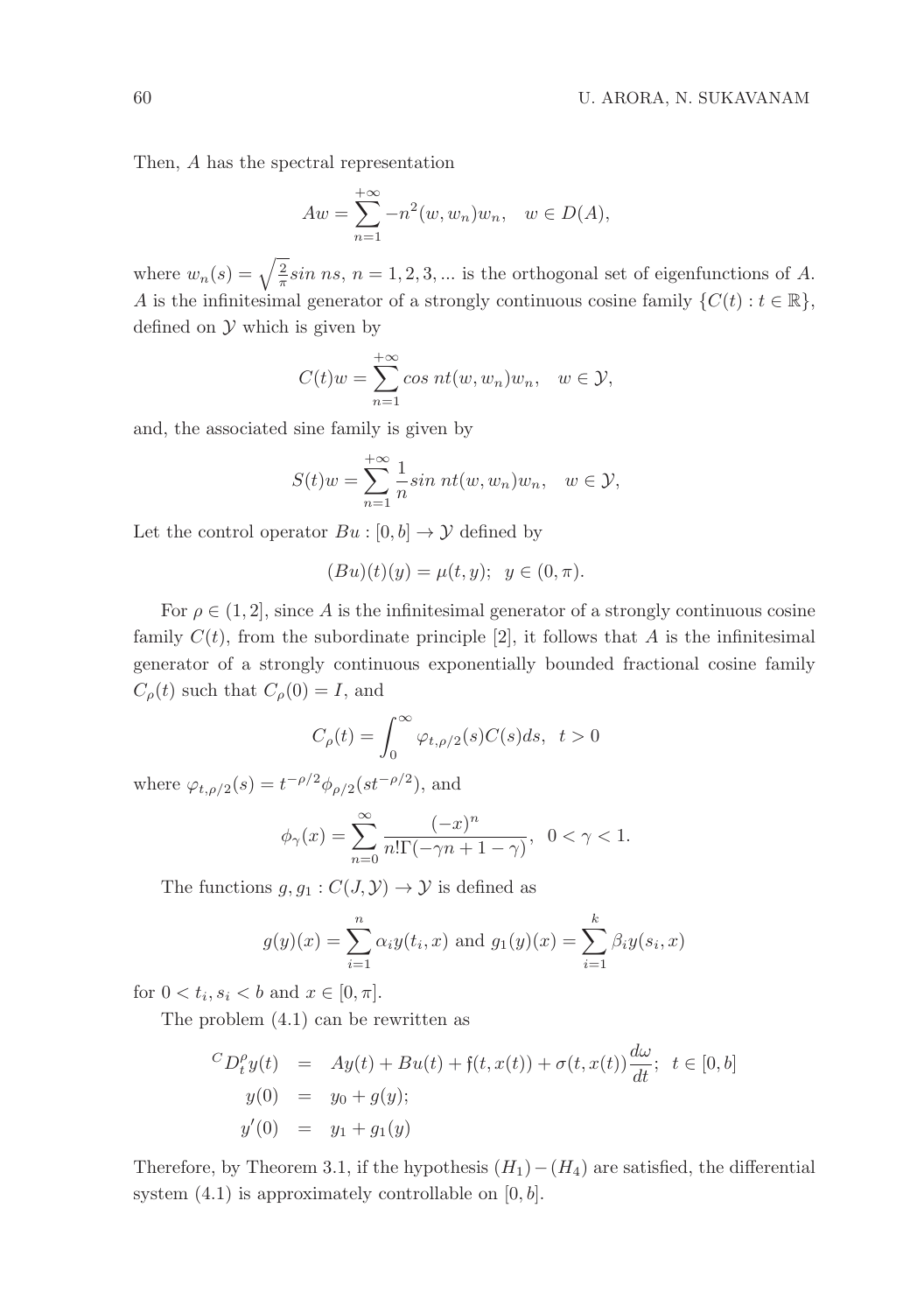### REFERENCES

- [1] U. Arora, Sukavanam, N. Sukavanam, Approximate controllability of second order semilinear stochastic system with nonlocal conditions, Appl. Math. Comput., 258 2015, 111-119.
- [2] E.G. Bajlekova, Fractional Evolution Equations in Banach Spaces, Eindhoven University of Technology, Eindhoven, 2001.
- [3] Stephen Barnett, Introduction to Mathematical Control Theory, Clarendon press, Oxford 1975.
- [4] L. Byszewski and V. Lakshmikantham, Theorem about the existence and uniqueness of a solution of a nonlocal abstract Cauchy problem in a Banach space, Appl. Anal., 40 (1991), no. 1, 11-19.
- [5] Y. K. Chang, J. J. Nieto and W. S. Li, Controllability of semilinear differential systems with nonlocal initial conditions in Banach spaces, J. Optim. Theory Appl., 142 (2009), no. 2, 267-273.
- [6] R. F. Curtain and H. Zwart, An introduction to infinite-dimensional linear systems theory, Texts in Applied Mathematics, 21, Springer, New York, 1995.
- [7] S. Farahi and T. Guendouzi, Approximate controllability of fractional neutral stochastic evolution equations with nonlocal conditions, Results Math., 65 (2014), no. 3-4, 501-521.
- [8] T. Guendouzi and S. Farahi, Approximate controllability of semilinear fractional stochastic dynamic systems with nonlocal conditions in Hilbert spaces, Mediterr. J. Math., 13 (2016), no. 2, 637-656.
- [9] R.E. Kalman, Controllability of linear systems, Contributions to Differential Equations, 1 (1963), 190-213.
- [10] A.A. Kilbas, H.M. Srivastava and J.J. Trujillo, Theory and applications of fractional differential equations, North-Holland Mathematics Studies, 204, Elsevier, Amsterdam, 2006.
- [11] J. Klamka, Stochastic controllability of linear systems with delay in contol, Bulletin of the Polish Academy of Sciences, 55 (2007), 23-29.
- [12] J. Klamka and L. Socha, Some remarks about stochastic controllability, IEEE Trans. Automatic Control, AC-22 (1977), no. 5, 880-881.
- [13] S. Kumar and N. Sukavanam, Controllability of second-order systems with nonlocal conditions in Banach spaces, Numer. Funct. Anal. Optim., 35 (2014), no. 4, 423-431.